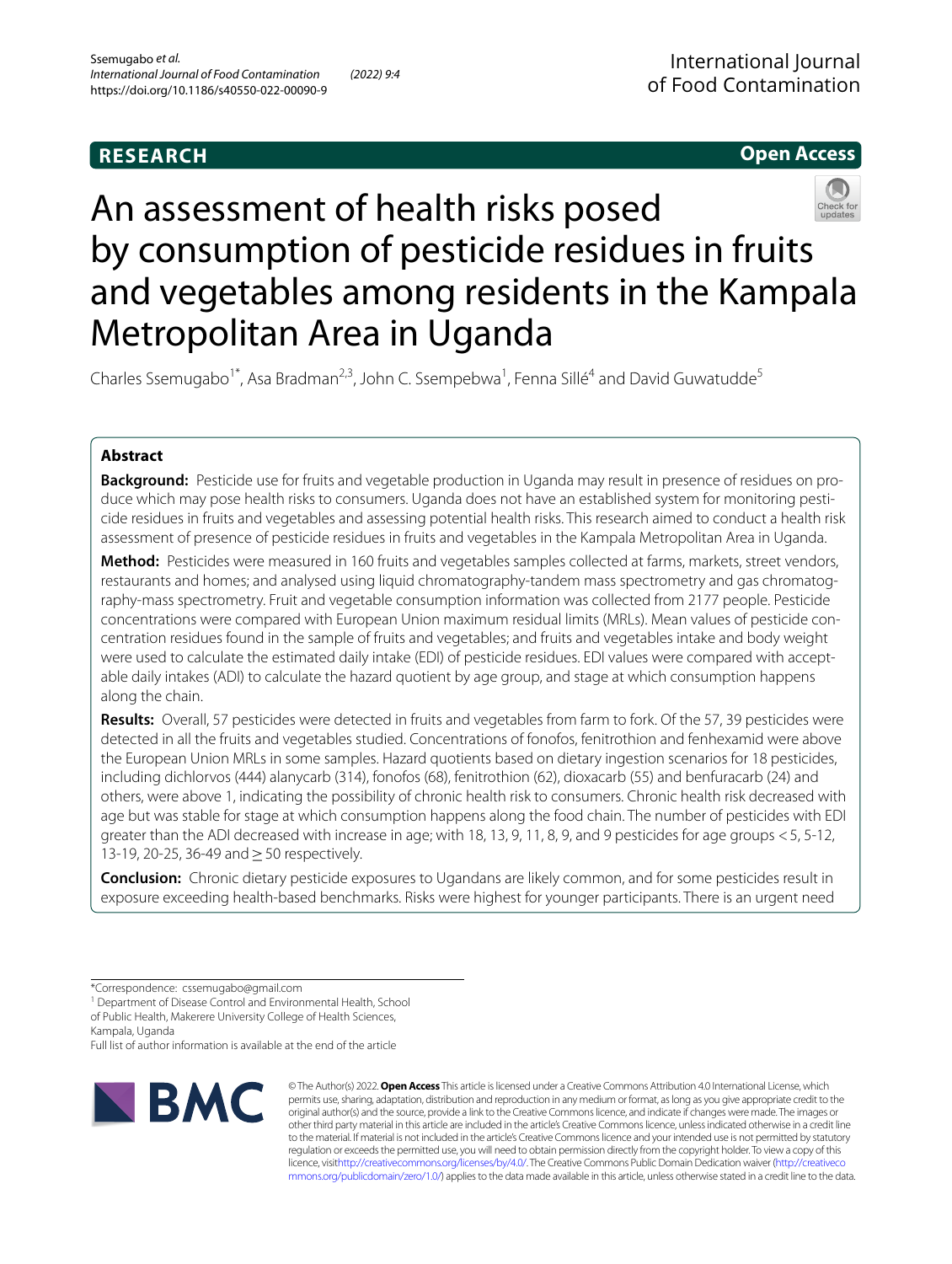**Keywords:** Maximum residual limits, Hazard quotient, Estimated daily intake, Acceptable daily intake, Uganda

# **Introduction**

Pesticides are widely used in agriculture to control pests and disease in crops to improve the quality of produce (Aktar et al. [2009](#page-11-0)). Some commonly used classes of pesticides include organophosphates, carbamates, pyrethroids and neonicotinoids (Matowo et al. [2020](#page-12-0); Maggi et al. [2019](#page-12-1); Fuhrimann et al. [2021](#page-12-2); Staudacher et al. [2020](#page-12-3)). Most of these pesticide chemical groups, such as organophosphates, are broad spectrum insecticides, fungicides or herbicides used to control many diferent pests, diseases or weeds in diferent crops (Hill et al. [2017](#page-12-4)). Many organophosphates, carbamates, pyrethroids and neonicotinoids, all neurotoxic pesticides, are registered for use in Uganda, (Ministry of Agriculture Animal Industry and Fisheries, [2018\)](#page-12-5) and use is increasing with increasing consumption of fruits and vegetables including tomatoes, cabbage and watermelons, to name but a few (Ngabirano and Birungi [2020\)](#page-12-6).

Organophosphates and carbamates pesticides are generally not persistent because they degrade when exposed to sunlight, air and soils, but they often have high solubility and volatility and are heavily used in many farming systems (Akkad and Schwack [2010\)](#page-11-1). Organophosphates and carbamates inhibit cholinesterase and may impact neurodevelopment by other mechanisms, including interference in synaptogenesis and myelin sheath formation (Vale and Lotti [2015](#page-13-0); Sagiv et al. [2019](#page-12-7)). Pyrethroids and neonicotinoids are often systemic pesticides with a higher affinity to soil and, especially for neonicotinoids, have the potential to bioaccumulate. They also have low volatility (Laskowski [2002;](#page-12-8) Bonmatin et al. [2015](#page-11-2)). Pyrethroids act by altering the function of voltage-gated sodium channel and consequently disrupt electrical signalling in the nervous system (Soderlund [2010](#page-12-9)) and are generally less acutely toxic than organophosphates (Simaremare et al. [2019](#page-12-10)). However, they are neurotoxicants and have been associated with confusion, lacrimation and salivation (Bradberry et al. [2005](#page-11-3)) and also poorer development and asthma in children (Pitzer et al. [2021](#page-12-11); Vester et al. [2019\)](#page-13-1). The mechanism of toxicity for neonicotinoids is based on selective binding and interaction with nicotinic acetylcholine receptor sites of a target organism causing paralysis that leads to death (Taillebois et al. [2018;](#page-13-2) Cartereau et al. [2021;](#page-11-4) Houchat et al. [2020](#page-12-12)), and they have also been associated with development or neurological disorders (Cimino et al. [2017\)](#page-11-5) in humans.

The use of these chemicals in agriculture may result in residues in food and expose consumers. Events where high levels of pesticide contamination has occurred have resulted in acute health risks including nausea, excessive sweating and salivation, diarrhoea and vomiting, inhibition of blood clotting, and paralysis of the respiratory and circulatory systems (PAN [2018](#page-12-13)). Several studies have shown that chronic exposure to low levels of some neurotoxic pesticides are associated with poorer learning and behavioral problems in children, memory loss, loss of coordination, reduced speed of response to stimuli, reduced visual ability, altered or uncontrolled mood and general weakness; reproductive defects and cancers (Nicolopoulou-Stamati et al. [2016](#page-12-14); Coker et al. [2018](#page-11-6); Chiu et al. [2018](#page-11-7)).

In Uganda, the volume of pesticides used has increased from 338t in the 1960s to 18,928.16t in 2019 (FOA: FAOSTAT [2021\)](#page-12-15). Many farmers do not follow recommended mixing concentrations on label instructions and pre-harvest intervals (Kaye et al. [2015\)](#page-12-16). Such improper pesticide use practices may result in higher levels of pesticide residues in fruits and vegetables (Grewel et al. [2017](#page-12-17)) that leave the farm to the fnal consumer. While they are important sources of minerals, vitamins, and other healthful nutrients, consumption of fruits and vegetables contaminated with pesticide can be a route of exposure to hazardous chemicals. Fruit and vegetable consumption is a protective factor for noncommunicable diseases such as diabetes (World Health Organisation [2013](#page-13-3)), and consumption is rising among Ugandans, which consume an average 260 g of fruits and vegetables each day (Ssemugabo et al. [2021a\)](#page-12-18). Fruit and vegetable consumption has grown among residents of the Kampala Metropolitan Area (KMA) (Kabwama et al. [2019](#page-12-19)), and organophosphate, carbamate, pyrethroid and neonicotinoid pesticides have been previously detected in the tomatoes, watermelon, cabbages among others in this market (Kaye et al. [2015](#page-12-16); Ssemugabo et al. [2021b;](#page-12-20) Atuhaire et al. [2017\)](#page-11-8).

In the current study, we assessed potential pesticide exposures and health risks from consumption of fruit and vegetables by residents of the KMA, in Uganda.

# **Materials and methods**

# **Study area**

This study was conducted in Kampala, Wakiso and Mukono Districts, three of the 5 districts that make up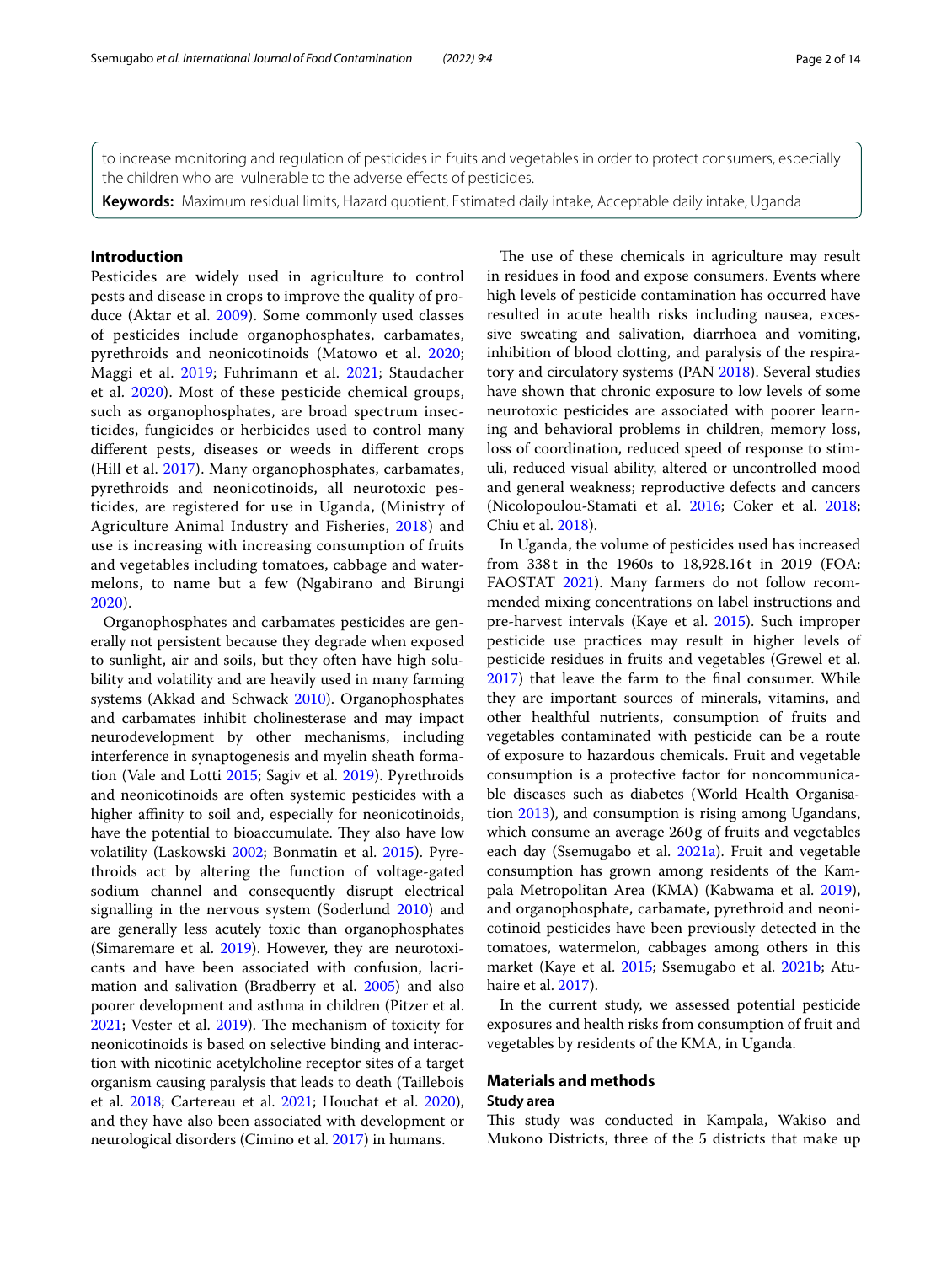the KMA in Uganda. The 3 districts have a population of 10,812,700 people (UBOS [2018\)](#page-13-4) and cover an area of  $1000 \text{ km}^2$  (Kasimbazi [2016](#page-12-21)). Agriculture is the largest economic activity in Central Uganda within which the KMA is located, supporting 39.3% of the population (UBOS [2018\)](#page-13-4). This region has many large fresh produce markets, restaurants, fruit and vegetable vending along the streets, as well as many of the farms where fruits and vegetables consumed within central Uganda are grown. Kampala, Wakiso and Mukono are inhabited by 15% of Uganda's population and contain Uganda's districts that consume a large volume of the fruit and vegetables produced.

Ethical clearance to conduct the study was obtained from the Makerere University School of Public Health Higher Degrees, Research and Ethics Committee; and registered by Uganda National Council for Science and Technology (SS 5203). Participation in the study was voluntary and participants (farmers, restaurants market managers, street fruit and vegetable vendors, and household heads) provided informed written consent to collect samples and fruit and vegetable dietary intake information. All samples and questionnaire were coded with an anonymous identifcation number.

# **Pesticide residue data**

# *Sampling of fruits and vegetables*

Fruits and vegetables samples were collected from key stages along the supply chain including farms (50), markets (50), street vendors (20), restaurants (20) and homes  $(20)$ , totaling 160 samples. The detailed methodology used to collect the fruits and vegetable samples has been previously described (Ssemugabo et al. [2021b](#page-12-20)). Briefy, fresh fruit and vegetable samples were purchased and collected in sterile polythene bags or PET (polyethylene terephthalate) plastic containers from selected farms, markets, and street vendors. Samples of ready-to-eat foods were bought from restaurants and homes, especially juices and salads that do not contain fat-soluble substances. Three replicate fruit and vegetable samples were collected at each location measuring at least 1kg for small and 2kg for large produce as suggested by Codex guidelines (El-Zaher et al. [2011;](#page-12-22) Food and Agriculture Organisation [1999](#page-12-23)); processed food samples were at least 1kg or 11 in case of juice. The samples were stored in a cooler and transported to the laboratory within 8h and stored at −20°C until analysis.

# *Sample preparation and extraction*

A total of 93 pesticides residues were screened in the fruit and vegetable samples (Supplementary Table [1](#page-11-9)). Using the Quick, Easy, Cheap, Efective, Rugged and Safe (QuEChERS) approach, samples were prepared, cleaned and extracted to determine of pesticide residues (Anastassiades et al. [2002](#page-11-10)). Briefy, 1-2 kgs of fruit or vegetable was chopped, grinded and blended to homogenize the sample. Of the homogenized sample, 200g was put into containers and immediately frozen in order to minimize the risk of degradation of any pesticide residues present. Ten grams of homogenized sample was mixed with 3g of sodium bicarbonate (NaHCO3) and 20.0mL acetonitrile, vortexed and placed on a mechanical shaker at 300 rpm/ min for 15min to improve extractability of pesticide residues and then centrifuged for 3min at 3200 rpm. To this, 10g of anhydrous sodium sulphate (Na2SO4) was then added, vortexed and centrifuged for 3min at 3200rpm. We fltered the crude extract using a 0.2-μm PTFE syringe filter. The final supernatant layer  $(0.50 g / mL)$  was transferred into the vials and injected into the LC-MS/ MS for analysis of pesticide residues (Ssemugabo et al. [2021b\)](#page-12-20).

#### *Pesticide analysis*

Liquid chromatography – Tandem mass spectrometry (LC-MS/MS) analysis was carried to detect and ensure quality of the pesticides residue measurements. A zorbax eclipse plus C18 capillary column (150mm with 2.1mm internal diameter and 1.8μm particle size) operating at 35°C to 360°C was used with the internal temperature set at 35°C for 1min, then ramped to 120°C per minute and 375°C per minute. This process was run over two mobile phases. Phase A involved – water (0.1% formic acid, 5mM ammonium formate, and 2% MeOH). Phase B involved – methanol (0.1% formic acid, 5mM ammonium formate, 2% water). The injector temperature was  $120^{\circ}$ C and carrier gas was helium at a flow rate of  $13L/min$ with splitless injection. The injection volume was  $5 \mu L$  at a pressure of 45 psi. The MS ion source temperature was 120°C for a minute and raised at a rate of 35°C per minute to 375°C. Confrmation analysis utilised LC-MS/MS which requires two product ions. Compounds with only one product ion were quantifed and confrmed using the second ion. For confrmation, the relative ion intensity for a pesticide in a sample was calculated and the value compared to the equivalence for a calibration standard. For positive confrmation, the retention times were matched to the calibration standard as well the relative ion intensities according to the recommended maximum tolerances. Limits of detection (LOD) was determined during the method validation and measurements of uncertainty.

The method developed by Keppel et al. at the United States Food and Drug Administration (U.S. FDA) (Kab-wama et al. [2019;](#page-12-19) Ssemugabo et al. [2021b\)](#page-12-20) was used to measure dithiocarbamates (mancozeb, maneb, dithane, thiram, metam sodium and propineb. Frozen sub-samples of 10g were placed into a Duran bottle (250ml) and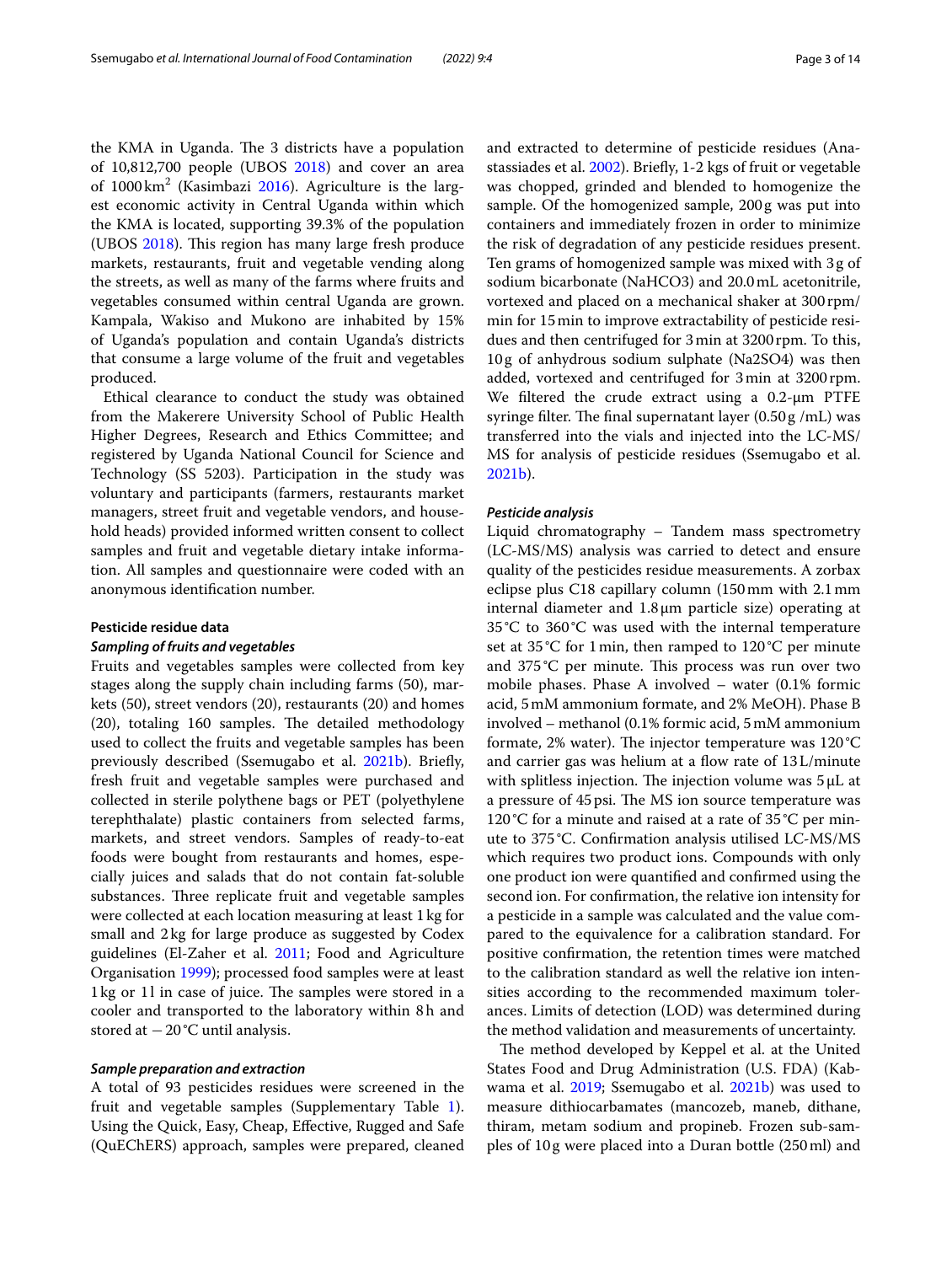mixed with isooctane (20ml) followed by stannous chloride (reducing solution) in hydrochloric acid (100ml), and sealed immediately with a septum and cap. The sample was incubated at 80°C in a water bath for 1.5h with frequent shaking. The Duran bottles were removed and left at ambient temperature for approximately 1h. The bottles were frozen for 30min to allow the generated carbon disulphide gas to condense. The samples were shaken and left for 5 min. The organic phase (iso-octane) was removed and placed in a vial prior to the quantitation of carbon disulphide by Gas Chromatography-Mass spectrometry (GC–MS). Spiking was done twice, once at the limit of quantitation  $(LOQ)$  (50  $\mu$ g/kg) and another at the expected residue level  $(1000 \mu g/kg)$ , as obtained from previous runs during instrument optimization (mean recoveries for individual pesticides in the range 60 – 140%) and precision (RSD<sub>r</sub> $\leq$ 12%). A 5-point calibration was used, ranging from  $0.125 - 5 \mu g/ml$ . The method's LOQ was set at 0.05mg/kg which equates to the calibration standard of 0.125μg/ml. All extracts were analyzed using GC-MS. Final pesticide residues concentrations were expressed in mg/kg of food.

#### **Dietary consumption data**

A modifed semi-structured food frequency questionnaire from the World Health Organization's (WHO) STEPwise approach to surveillance, standardized method of collecting data on risk factors for noncommunicable diseases (NCDs) (WHO [2017\)](#page-13-5) was used was used to interview 2177 participants to assess fruit and vegetable consumption over a 24-h dietary recall period and their body weight was concurrently measured using a weighing scale. The detailed methodology on this has been described elsewhere (Ssemugabo et al. [2021a\)](#page-12-18). Briefy, based on typical Ugandan diets, a food album was developed with diferent quantities of selected fruits and vegetables. Each research assistant was given a copy of the food album as a guide during the interview. Respondents were asked to identify the quantities they consume per serving to determine the amounts consumed. Based on portion size in the food album, we estimated intake in grams of each fruit and vegetable each day of the week. For children under 18years, their parents or caretakers were interviewed. Participant's weight was also measured thrice and the average calculated. For children below 2years who cannot stand, their weight was obtained by reviewing their immunization chart or asking their parents or caregivers the measurement from their last weighing event. Socio-demographics data was also obtained using the study questionnaire. Consumption data was collected for fve commonly consumed and pesticide intensive fruits and vegetables, that is: watermelon, passion fruit, tomato, cabbage and eggplant following interviews with farmers and agricultural extension. Workers.

#### **Health risk assessment**

We frst prepared descriptive statistics of the pesticide residue levels in the produce samples. The mean pesticide concentrations were then compared with European Union maximum residual limits (EU MRLs) obtained from the pesticide residue database ([https://ec.europa.](https://ec.europa.eu/food/plant/pesticides/eu-pesticides-database/mrls/?event=search.pr) [eu/food/plant/pesticides/eu-pesticides-database/mrls/?](https://ec.europa.eu/food/plant/pesticides/eu-pesticides-database/mrls/?event=search.pr) event=[search.pr](https://ec.europa.eu/food/plant/pesticides/eu-pesticides-database/mrls/?event=search.pr)) (EUROPEAN UNION [2021](#page-12-24)). EU MRLs were used because they provided comprehensive standard values for all fruits studied; they have also been used in other African studies (Fosu et al. [2017](#page-12-25); Issa et al. [2018](#page-12-26)). We also used the mean pesticide concentrations to calculate the estimated pesticide intake to compare with acceptable daily intakes (ADIs). Estimated daily intake (EDI) (mg/kg/bw/day) was calculated by multiplying the mean concentration of each pesticide (C) and the fruits and vegetable consumption rate (FVCR) (g/day) and dividing this by body weight (BW) using the following formula  $EDI = (C \times FVCR)/BW$  (Gad Alla et al. [2015](#page-12-27); Chen et al.  $2011$ ). The FVCR used was obtained from the dietary consumption survey (Ssemugabo et al. [2021a](#page-12-18)). FVCR was calculated as mean consumption of fruits and vegetables studied for the sample population as well as for different age groups studied that is  $<$  5, 5-12, 13-19, 20-24, 25-35, 36-49 and 50+. BW used was measured during the dietary consumption survey with the mean for general sample population and age groups calculated accordingly. The ADI (mg/kg/bw/day) for the different pesticides was obtained from the EU pesticide residue database (EUROPEAN UNION [2021](#page-12-24)). The chronic risk assessment for pesticide residue was calculated by comparing EDI with the ADI to get the hazard quotient (HQ) using the following equation; HQ=EDI/ADI. A hazard quotient (HQ)>1 indicates exposures over the healthbased benchmarks and the potential to induce unacceptable health risks among consumers.

# **Results**

# **Pesticide residue concentrations**

The mean concentration of organophosphates, carbamates, pyrethroids and neonicotinoids among other pesticides detected in watermelons, passion fruit, tomato, cabbage and eggplants and comparisons with their respective MRLs are shown in Table [1.](#page-4-0) Out of the 62 pesticide active ingredients detected, 5 were excluded due to the lack of verifed maximum residue levels (MRLs) in the EU database for the studied fruits and vegetables. Therefore, 57 pesticides were considered for the risk assessment. Of the 57 pesticides, 39 pesticides were detected in all the fruits and vegetable types. Dimethoate was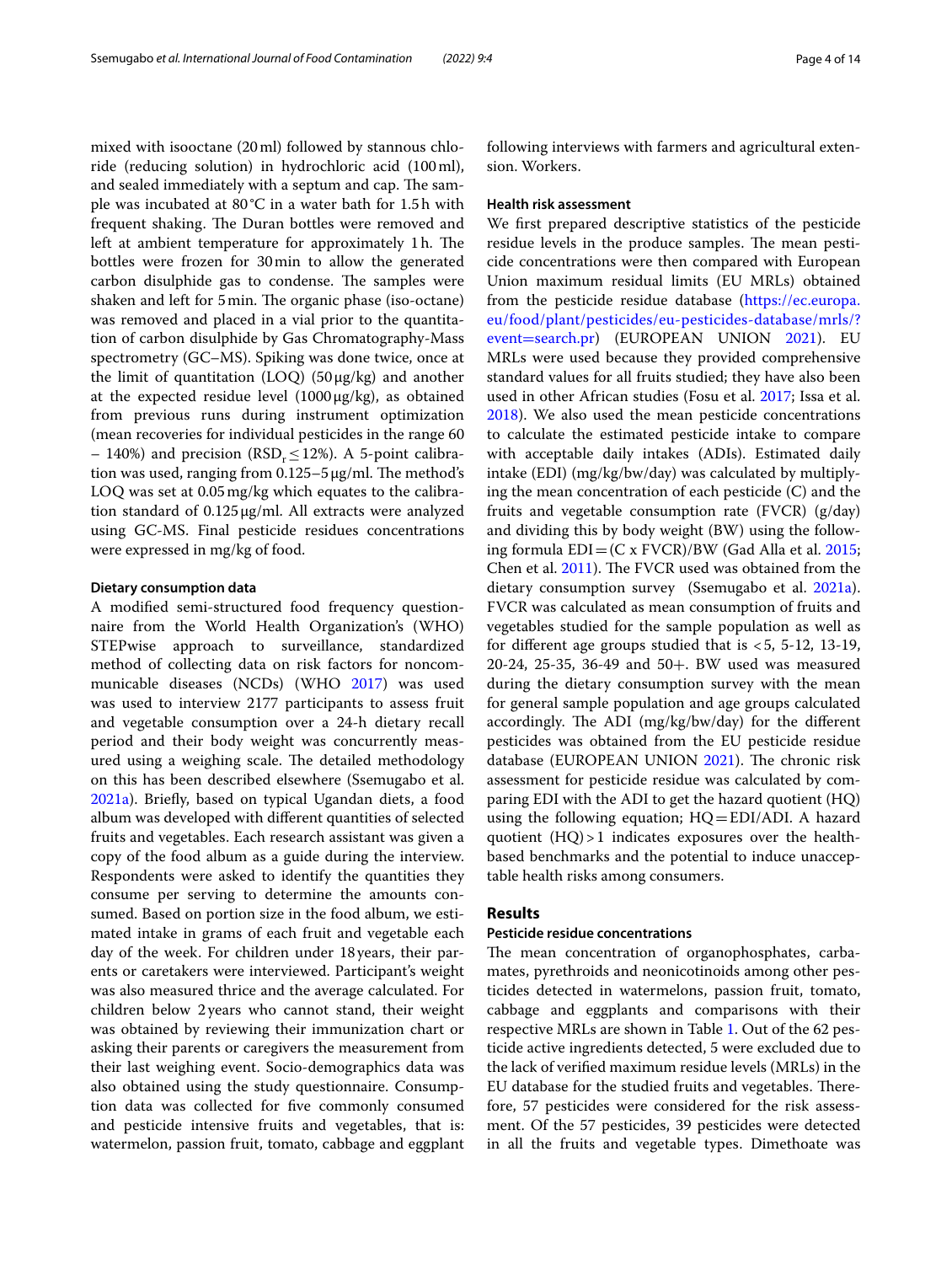# <span id="page-4-0"></span>**Table 1** Concentration of pesticide residues per fruit and vegetable type compared with the MRLs

| Pesticide residues           | LOD (mg/kg) | Water melon (mg/<br>kg) |            | Passion fruit (mg/<br>kg) |      | Tomato (mg/kg)    |            | Cabbage (mg/kg)   |              | Eggplant (mg/<br>kg) |            |
|------------------------------|-------------|-------------------------|------------|---------------------------|------|-------------------|------------|-------------------|--------------|----------------------|------------|
|                              |             | Mean                    | <b>MRL</b> | Mean                      | MRL  | Mean              | <b>MRL</b> | Mean              | <b>MRL</b>   | Mean                 | <b>MRL</b> |
| Dithiocarbamate <sup>a</sup> | 0.000006    | 0.001                   | 1.5        | 0.00007                   | 0.05 | 0.0002            | 3          | 0.0006            | 3            | 0.0004               | 3          |
| Omethoate                    | 0.00002     | 0.0004                  | 0.01       | 0.0002                    | 0.01 | 0.0003            | 0.01       | <b>BDL</b>        | 0.01         | 0.00007              | 0.01       |
| Acephate                     | 0.00003     | 0.001                   | 0.01       | 0.001                     | 0.01 | 0.0001            | 0.01       | 0.00008           | 0.01         | 0.0002               | 0.01       |
| Monocrotophos                | 0.00001     | 0.00003                 | 0.01       | 0.00004                   | 0.01 | <b>BDL</b>        | 0.01       | 0.00003           | 0.01         | 0.00002              | 0.01       |
| Vamidothion                  | 0.00001     | <b>BDL</b>              | 0.01       | <b>BDL</b>                | 0.01 | <b>BDL</b>        | 0.01       | <b>BDL</b>        | 0.01         | 0.00008              | 0.01       |
| Dimethoate                   | 0.000008    | 0.0007                  | 0.01       | <b>BDL</b>                | 0.01 | <b>BDL</b>        | 0.01       | <b>BDL</b>        | 0.01         | <b>BDL</b>           | 0.01       |
| Mevinphos                    | 0.00003     | <b>BDL</b>              | 0.01       | <b>BDL</b>                | 0.01 | <b>BDL</b>        | 0.01       | 0.00004           | 0.01         | 0.00005              | 0.01       |
| Phosphamidon                 | 0.00002     | <b>BDL</b>              | 0.01       | <b>BDL</b>                | 0.01 | <b>BDL</b>        | 0.01       | <b>BDL</b>        | 0.01         | 0.00005              | 0.01       |
| Fonofos                      | 0.00001     | 0.03 <sup>a</sup>       | 0.01       | 0.2 <sup>a</sup>          | 0.01 | 0.2               | 10         | 0.1 <sup>a</sup>  | 0.01         | 0.1 <sup>a</sup>     | 0.01       |
| Azamethiphos                 | 0.000005    | 0.00002                 | 0.01       | 0.000007                  | 0.01 | <b>BDL</b>        | 0.01       | <b>BDL</b>        | 0.01         | <b>BDL</b>           | 0.01       |
| Dichlorvos                   | 0.00002     | 0.003                   | 0.01       | 0.007                     | 0.01 | 0.0001            | 0.01       | 0.0002            | 0.01         | 0.0007               | 0.01       |
| Malaoxon                     | 0.00001     | <b>BDL</b>              | 0.02       | <b>BDL</b>                | 0.02 | 0.00004           | 0.02       | 0.00002           | 0.02         | <b>BDL</b>           | 0.02       |
| Methidathion                 | 0.00001     | <b>BDL</b>              | 0.02       | 0.000003                  | 0.02 | 0.00002           | 0.02       | <b>BDL</b>        | 0.02         | 0.000001             | 0.02       |
| Malathion                    | 0.00002     | <b>BDL</b>              | 0.02       | <b>BDL</b>                | 0.02 | <b>BDL</b>        | 0.02       | <b>BDL</b>        | 0.02         | 0.00007              | 0.02       |
| Methacrifos                  | 0.000005    | <b>BDL</b>              | 0.01       | 0.00003                   | 0.01 | <b>BDL</b>        | 0.01       | <b>BDL</b>        | 0.01         | <b>BDL</b>           | 0.01       |
| Ethoprophos                  | 0.00008     | <b>BDL</b>              | 0.01       | <b>BDL</b>                | 0.01 | <b>BDL</b>        | 0.01       | <b>BDL</b>        | 0.01         | <b>BDL</b>           | 0.01       |
| Fenamiphos                   | 0.000009    | <b>BDL</b>              | 0.02       | <b>BDL</b>                | 0.02 | <b>BDL</b>        | 0.04       | <b>BDL</b>        | 0.04         | <b>BDL</b>           | 0.02       |
| Quinalphos                   | 0.00003     | 0.0001                  | 0.01       | 0.0001                    | 0.01 | 0.00003           | 0.01       | <b>BDL</b>        | 0.01         | 0.0001               | 0.01       |
| Coumaphos                    | 0.00002     | <b>BDL</b>              | 0.01       | <b>BDL</b>                | 0.01 | <b>BDL</b>        | 0.01       | <b>BDL</b>        | 0.01         | <b>BDL</b>           | 0.01       |
| Chlorpyriphos-methyl         | 0.000008    | <b>BDL</b>              | 0.01       | 0.00004                   | 0.01 | 0.00009           | 0.01       | 0.00005           | 0.01         | 0.00002              | 0.01       |
| Temephos                     | 0.000008    | <b>BDL</b>              | 0.01       | 0.00001                   | 0.01 | <b>BDL</b>        | 0.01       | 0.000009          | 0.01         | <b>BDL</b>           | 0.01       |
| Profenofos                   | 0.00001     | 0.003                   | 0.01       | 0.00002                   | 0.01 | 0.04              | 10         | 0.003             | 0.01         | 0.005                | 0.01       |
| Pirimiphosmethyl             | 0.00002     | <b>BDL</b>              | 0.01       | <b>BDL</b>                | 0.01 | <b>BDL</b>        | 0.01       | <b>BDL</b>        | 0.01         | 0.00001              | 0.01       |
| Fenitrothion                 | 0.00001     | 0.02 <sup>a</sup>       | 0.01       | 0.004                     | 0.01 | 0.01 <sup>a</sup> | 0.01       | 0.03 <sup>a</sup> | 0.01         | 0.03 <sup>a</sup>    | 0.01       |
| Aminocarb                    | 0.00002     | <b>BDL</b>              | 0.01       | 0.0007                    | 0.01 | <b>BDL</b>        | 0.01       | 0.00008           | 0.01         | 0.00002              | 0.01       |
| Methomyl                     | 0.00003     | 0.00006                 | 0.015      | 0.00003                   | 0.01 | 0.00003           | 0.01       | <b>BDL</b>        | 0.01         | 0.00003              | 0.01       |
| Aldicarbfragment             | 0.00001     | 0.00002                 | 0.02       | 0.00002                   | 0.02 | 0.00004           | 0.02       | 0.00002           | 0.02         | <b>BDL</b>           | 0.02       |
| Pirimicarb                   | 0.00003     | 0.00004                 | 0.5        | 0.00004                   | 0.01 | <b>BDL</b>        | 0.5        | <b>BDL</b>        | 0.5          | <b>BDL</b>           | $0.5\,$    |
| Dioxacarb                    | 0.00001     | 0.004                   | 0.01       | 0.003                     | 0.01 | 0.003             | 0.01       | 0.003             | 0.01         | 0.004                | 0.01       |
| Carbaryl                     | 0.000008    | <b>BDL</b>              | 0.01       | <b>BDL</b>                | 0.01 | <b>BDL</b>        | 0.01       | <b>BDL</b>        | 0.01         | 0.00001              | 0.01       |
| Carbofuran                   | 0.000009    | 0.00003                 | 0.01       | <b>BDL</b>                | 0.01 | <b>BDL</b>        | 0.002      | <b>BDL</b>        | 0.002        | 0.00003              | 0.002      |
| Alanycarb                    | 0.00001     | 0.0001                  | 0.02       | 0.00006                   | 0.02 | 0.08              | 0.02       | 0.01              | 0.02         | 0.006                | 0.02       |
| Benfuracarb                  | 0.00005     | 0.0005                  | 0.01       | <b>BDL</b>                | 0.01 | 0.004             | 0.002      | 0.07              | 0.002        | 0.004                | 0.002      |
| Methiocarb                   | 0.00004     | <b>BDL</b>              | 0.03       | <b>BDL</b>                | 0.03 | <b>BDL</b>        | 0.03       | 0.00005           | 0.03         | <b>BDL</b>           | 0.03       |
| Imidacloprid                 | 0.00003     | 0.0007                  | 0.2        | 0.0008                    | 0.05 | 0.0004            | 0.5        | 0.0004            | 0.5          | 0.0002               | 0.5        |
| Acetamiprid                  | 0.00002     | 0.004                   | 0.2        | 0.002                     | 0.01 | 0.008             | 0.5        | 0.005             | 0.4          | 0.001                | 0.2        |
| Thiacloprid                  | 0.00001     | BDL                     | 0.2        | <b>BDL</b>                | 0.01 | BDL               | 0.5        | BDL               | 0.3          | <b>BDL</b>           | 0.7        |
| Bifenthrin                   | 0.00002     | 0.0001                  | 0.01       | 0.00004                   | 0.01 | 0.0004            | 0.3        | 0.00005           | 0.4          | <b>BDL</b>           | 0.3        |
| Lambda-Cyhalothrin           | 0.00002     | 0.0002                  | 0.06       | 0.0001                    | 0.01 | 0.0002            | 0.07       | 0.0002            | 0.15         | 0.0002               | 0.3        |
| Deltamethrin                 | 0.00001     | <b>BDL</b>              | 0.02       | <b>BDL</b>                | 0.01 | BDL               | 0.07       | 0.00006           | 0.1          | <b>BDL</b>           | 0.4        |
| Cypermethrin                 | 0.00001     | 0.0002                  | 0.2        | <b>BDL</b>                | 0.05 | 0.001             | 0.5        | 0.0004            | $\mathbf{1}$ | 0.0004               | 0.5        |
| Carbendazim                  | 0.00002     | <b>BDL</b>              | 0.1        | 0.0001                    | 0.1  | <b>BDL</b>        | 0.3        | 0.0001            | 0.1          | <b>BDL</b>           | 0.5        |
| Imazalil                     | 0.00001     | 0.0005                  | 0.01       | 0.0004                    | 0.01 | 0.0001            | 0.3        | 0.0003            | 0.01         | 0.0003               | 0.01       |
| Metazachlor                  | 0.00001     | 0.00001                 | 0.02       | 0.00004                   | 0.02 | 0.00006           | 0.02       | 0.00002           | 0.4          | 0.00002              | 0.02       |
| Metalaxyl                    | 0.00002     | <b>BDL</b>              | 0.2        | <b>BDL</b>                | 0.01 | 0.00005           | 0.3        | <b>BDL</b>        | 0.06         | <b>BDL</b>           | 0.01       |
| Azaconazole                  | 0.000006    | 0.000009                | 0.01       | 0.0001                    | 0.01 | 0.000008          | 0.01       | 0.00007           | 0.01         | 0.000008             | 0.01       |
| Clomazone                    | 0.000007    | <b>BDL</b>              | 0.01       | BDL                       | 0.01 | <b>BDL</b>        | 0.01       | <b>BDL</b>        | 0.01         | <b>BDL</b>           | 0.01       |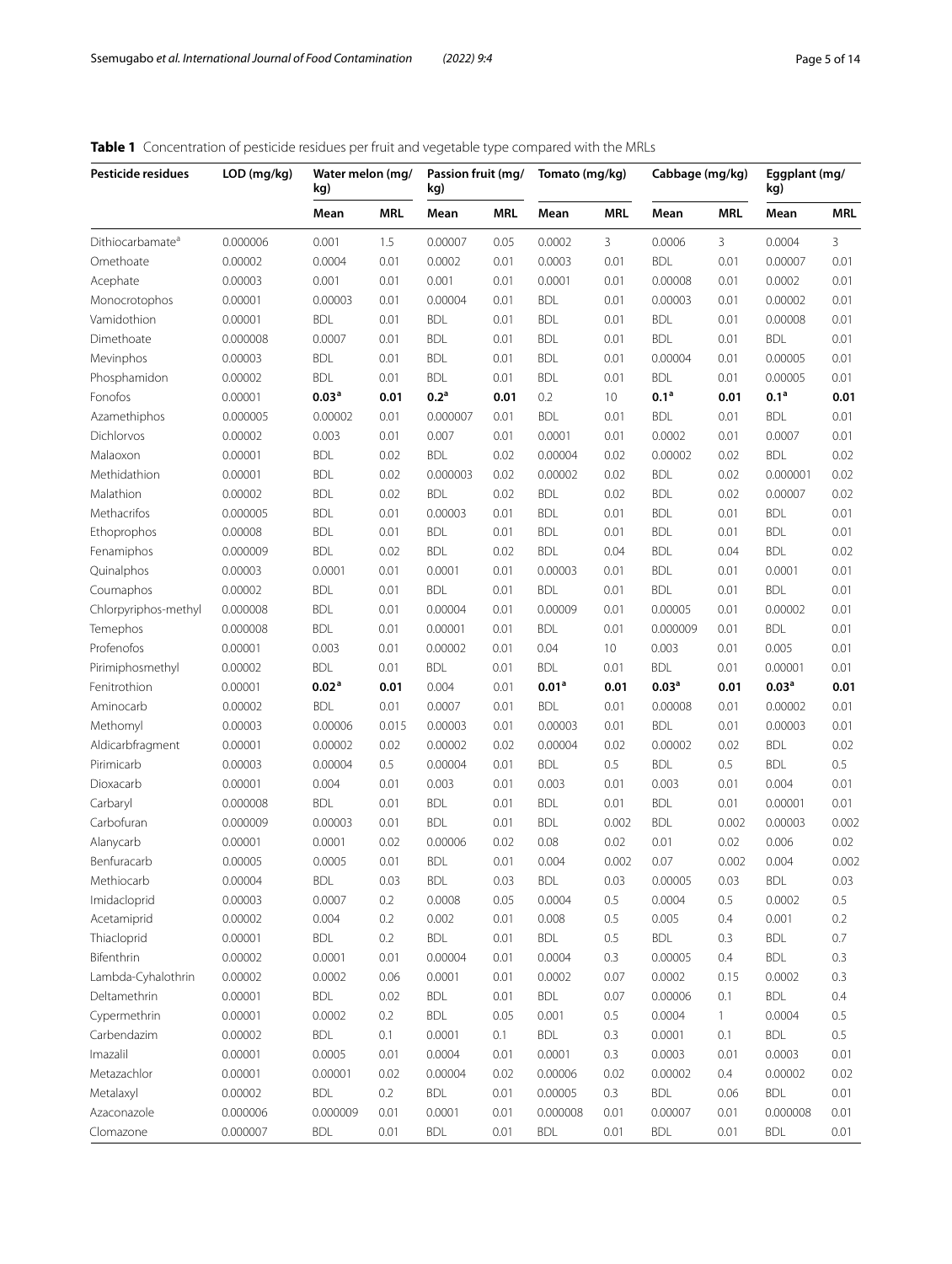| Pesticide residues | $LOD$ (mg/kg) | Water melon (mg/<br>kg) |            | Passion fruit (mg/<br>kg) |                | Tomato (mg/kg) |            | Cabbage (mg/kg)   |            | Eggplant (mg/<br>kg) |            |
|--------------------|---------------|-------------------------|------------|---------------------------|----------------|----------------|------------|-------------------|------------|----------------------|------------|
|                    |               | Mean                    | <b>MRL</b> | Mean                      | <b>MRL</b>     | Mean           | <b>MRL</b> | Mean              | <b>MRL</b> | Mean                 | <b>MRL</b> |
| Azoxystrobin       | 0.000007      | <b>BDL</b>              |            | <b>BDL</b>                | $\overline{4}$ | 0.00456        | 3          | 0.003             | 5          | 0.003                | 3          |
| Pyrimethanil       | 0.00002       | 0.0001                  | 0.01       | 0.00008                   | 0.01           | 0.0001         |            | 0.00008           | 0.01       | 0.00006              |            |
| Spirotetramat      | 0.00002       | 0.00003                 | 0.2        | <b>BDL</b>                | 0.1            | 0.00009        | 2          | 0.00001           | 2          | <b>BDL</b>           | 2          |
| Fenhexamid         | 0.00001       | 0.01 <sup>a</sup>       | 0.01       | 0.07 <sup>a</sup>         | 0.01           | <b>BDL</b>     | 2          | 0.03 <sup>a</sup> | 0.01       | 0.009                | 2          |
| Fenarimol          | 0.00001       | 0.0006                  | 0.05       | 0.0003                    | 0.02           | 0.0002         | 0.02       | 0.0003            | 0.02       | 0.0004               | 0.02       |
| Fluazifop          | 0.00002       | 0.005                   | 0.01       | <b>BDL</b>                | 0.01           | <b>BDL</b>     | 0.06       | 0.0004            | 0.01       | <b>BDL</b>           |            |
| Flufenoxuron       | 0.00002       | <b>BDL</b>              | 0.01       | <b>BDL</b>                | 0.01           | <b>BDL</b>     | 0.01       | <b>BDL</b>        | 0.01       | <b>BDL</b>           | 0.01       |
| Pyriproxyfen       | 0.000007      | <b>BDL</b>              | 0.05       | <b>BDL</b>                | 0.05           | <b>BDL</b>     |            | <b>BDL</b>        | 0.05       | <b>BDL</b>           |            |
| Quinoxyfen         | 0.00003       | <b>BDL</b>              | 0.05       | 0.00005                   | 0.02           | 0.00004        | 0.02       | <b>BDL</b>        | 0.02       | 0.00003              | 0.02       |
| Proguinazid        | 0.00001       | <b>BDL</b>              | 0.02       | <b>BDL</b>                | 0.02           | 0.001          | 0.15       | 0.0003            | 0.02       | 0.00009              | 0.02       |

#### **Table 1** (continued)

*BDL* Below detection limits, *LOD* Limit of Detection

<sup>a</sup> Above the MRLs

detected only in watermelon with a mean concentration of 0.0007mg/kg. Fonofos was detected in all fruits and vegetables with concentrations above the MRLs in watermelon (0.03 mgkg), passion fruit (0.02mg/kg), cabbages (0.11mg/kg) and eggplants (0.14mg/kg). Methidathion was not detected in watermelon and cabbages and malathion was not detected in passion fruit. Methacrifos was detected in passion fruit at 0.00003mg/kg and cabbages at 0.000002mg/kg. Ethoprophos was not detected in vegetables but only in eggplants at 0.0003mg/kg. Coumaphos and pirimiphos-methyl were detected only cabbages at 0.0000005mg/kg and eggplants at 0.00001mg/kg respectively. Apart from passion fruit, fenitrothion concentration was above the MRLs in watermelon (0.02mg/ kg), tomato (0.013mg/kg), cabbage (0.03mg/kg) and eggplant (0.03mg/kg). Neonicotinoids were detected in almost all fruits and vegetables apart from thiacloprid that was only detected in passion fruit 0.000007mg/kg and tomato 0.000002mg/kg. Deltamethrin, azoxystrobin and proquinazid were only detected in vegetables with concentrations below the MRLs. Although not detected in tomato, fenhexamid's concentration was above the MRLs in watermelon (0.01 mg/kg), passion fruit (0.07 mg/ kg) and cabbage (0.03mg/kg).

# **Health risk assessment by stage of consumption along the chain**

The risk of exposures to pesticides residues in fruits and vegetables are evaluated by the stage at which consumption may occur along the chain including at the farm, market, street vendor, restaurant and home as shown in Table [2](#page-6-0). The EDI was higher than the ADI in at least one of the stages at which consumption may occur in 16 of the 57 pesticides assessed. EDIs for dichlorvos, fenitrothion, alanycarb and benfuracarb were above the ADI at all stages of consumption. EDIs for fonofos and profenofos exceeded the ADI at four stages of consumption. Fonofos, dichlorvos, fenitrothion, dioxacarb, alanycarb and benfuracarb presented the highest risk levels with HQs of 27.5, 442.6, 23.6, 29.5, 118.0 and 23.6 respectively, at the farm and throughout the entire supply chain (See supplementary Table [2](#page-11-9)). Overall, pesticide concentration at street vendors presented lower HQs and consequently lower likelihood for health risks compared to other stages along the chain (Fig. [1](#page-7-0)).

# **Health risk assessment by age group**

We evaluated the risk of consumption of pesticide res-idues by age of consumers as shown in Table [3](#page-8-0). EDIs for fonofos, dichlorvos, profenofos, fenitrothion, dioxacarb, alanycarb, benfuracarb, cypermethrin and fuazifop exceeded ADIs throughout all age groups and consequently pose chronic health risks. The number of pesticides with EDIs greater than the ADI decreased with age with 18, 13, 9, 11, 8, 9, and 9 for age groups under 5 years, 5-12, 13-19, 20-25, 36-49 and 50+ years respectively. Dichlorvos had the highest risk with a HQ of 444 followed by alanycarb (314), Fonofos (68), fenitrothion (62), dioxacarb (55) and benfuracarb (24) among children under 5 with a similar trend across age groups (see supplementary Table [2\)](#page-11-9). Overall, HQ values decreased across age groups with children under 5 presenting highest risks and adults  $50+$  having the lowest chronic health risks for the nine pesticides as shown in Fig. [2.](#page-9-0)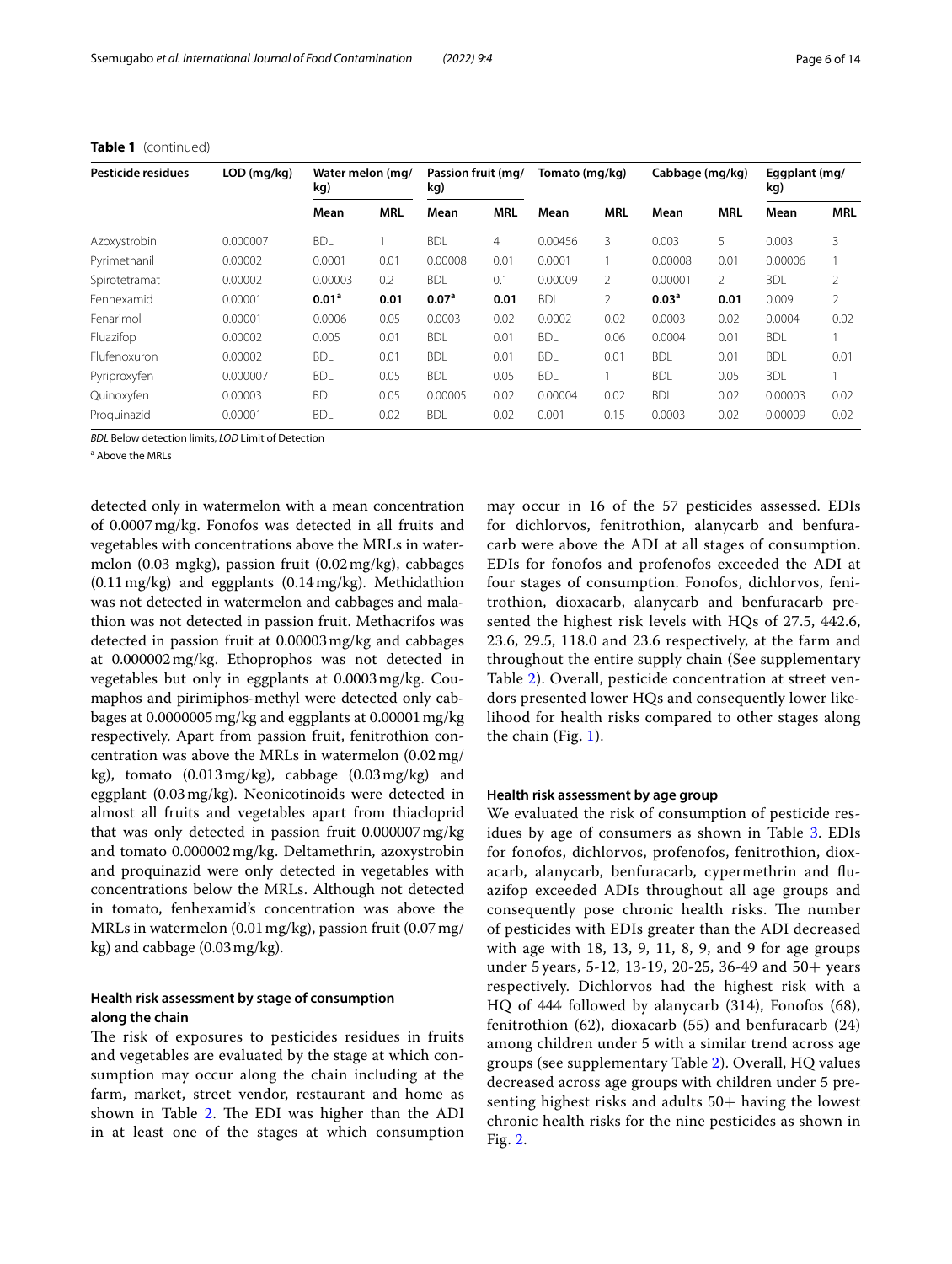# <span id="page-6-0"></span>**Table 2** Estimated daily intake (mgkg/bw/day) for fruits and vegetables by stage along the chain

| <b>Pesticides</b>            | ADI (mg/kg/bw/ | EDI (mg/kg/bw/day) |                     |                     |                     |                    |  |  |  |  |
|------------------------------|----------------|--------------------|---------------------|---------------------|---------------------|--------------------|--|--|--|--|
|                              | day)           | Farm               | Market              | <b>Street</b>       | Restaurant          | Home               |  |  |  |  |
| Dithiocarbamate <sup>a</sup> | 0.05           | 0.002              | 0.003               | 0.005               | 0.002               | 0.002              |  |  |  |  |
| Omethoate                    | 0.002          | 4.7E-06            | 0.002 <sup>a</sup>  | <b>BDL</b>          | 0.002 <sup>a</sup>  | 2.9E-06            |  |  |  |  |
| Acephate                     | 0.03           | 0.005              | 0.004               | 0.0004              | 0.002               | 0.0006             |  |  |  |  |
| Monocrotophos                | 0.0006         | 0.0001             | 0.0002              | 0.0002              | 0.0002              | 0.0001             |  |  |  |  |
| Vamidothion                  | 0.008          | 0.0002             | 0.0002              | 5.9E-07             | 3.54E-06            | 2.95E-06           |  |  |  |  |
| Dimethoate                   | 0.002          | <b>BDL</b>         | 0.003 <sup>a</sup>  | <b>BDL</b>          | <b>BDL</b>          | <b>BDL</b>         |  |  |  |  |
| Mevinphos                    | 0.001          | 0.0002             | 0.0002              | 2.4E-06             | 2.4E-06             | 5.9E-05            |  |  |  |  |
| Phosphamidon                 | 0.0005         | 1.2E-06            | 1.18E-06            | 1.18E-06            | <b>BDL</b>          | 1.77E-06           |  |  |  |  |
| Fonofos                      | 0.03           | 0.8 <sup>a</sup>   | 0.9 <sup>a</sup>    | 0.006               | 1.2 <sup>a</sup>    | 0.4 <sup>a</sup>   |  |  |  |  |
| Azamethiphos                 | 0.025          | 2.4E-06            | 5.9E-05             | 1.2E-06             | 5.9E-06             | <b>BDL</b>         |  |  |  |  |
| Dichlorvos                   | 0.00008        | 0.04 <sup>a</sup>  | 0.0006 <sup>a</sup> | 0.0004 <sup>a</sup> | 0.002 <sup>a</sup>  | 0.003 <sup>a</sup> |  |  |  |  |
| Malaoxon                     | 0.03           | 4.1E-06            | 4.1E-06             | 0.0003              | 5.9E-05             | 5.9E-05            |  |  |  |  |
| Methidathion                 | 0.001          | <b>BDL</b>         | <b>BDL</b>          | 1.2E-06             | <b>BDL</b>          | 0.0002             |  |  |  |  |
| Malathion                    | 0.03           | 0.0003             | <b>BDL</b>          | <b>BDL</b>          | <b>BDL</b>          | 2.9E-06            |  |  |  |  |
| Methacrifos                  | 0.006          | <b>BDL</b>         | 0.0001              | <b>BDL</b>          | <b>BDL</b>          | <b>BDL</b>         |  |  |  |  |
| Ethoprophos                  | 0.0004         | <b>BDL</b>         | 0.0001              | <b>BDL</b>          | 0.0001              | 0.0002             |  |  |  |  |
| Fenamiphos                   | 0.0008         | 5.9E-08            | 1.2E-06             | 5.9E-05             | 1.8E-06             | <b>BDL</b>         |  |  |  |  |
| Quinalphos                   | 0.001          | 0.0001             | 0.0005              | 0.0004              | 0.001 <sup>a</sup>  | 0.0006             |  |  |  |  |
| Coumaphos                    | 0.001          | 1.8E-07            | <b>BDL</b>          | <b>BDL</b>          | <b>BDL</b>          | <b>BDL</b>         |  |  |  |  |
| Chlorpyriphos-methyl         | 0.01           | 0.0005             | <b>BDL</b>          | 2.9E-06             | 0.0006              | <b>BDL</b>         |  |  |  |  |
| Temephos                     | 0.001          | <b>BDL</b>         | 3.5E-06             | <b>BDL</b>          | 2.9E-06             | 0.0001             |  |  |  |  |
| Profenofos                   | 0.03           | 0.1 <sup>a</sup>   | 0.04 <sup>a</sup>   | 0.04 <sup>a</sup>   | 0.06 <sup>a</sup>   | 0.004              |  |  |  |  |
| Pirimiphosmethyl             | 0.03           | <b>BDL</b>         | 4.7E-06             | <b>BDL</b>          | <b>BDL</b>          | <b>BDL</b>         |  |  |  |  |
| Fenitrothion                 | 0.005          | 0.1 <sup>a</sup>   | 0.05 <sup>a</sup>   | 0.2 <sup>a</sup>    | 0.2 <sup>a</sup>    | 0.02 <sup>a</sup>  |  |  |  |  |
| Aminocarb                    | 0.001          | 0.0002             | 0.003 <sup>a</sup>  | 0.0001              | 0.0001              | 5.9E-05            |  |  |  |  |
| Methomyl                     | 0.0025         | 0.0002             | 0.0003              | 4.1E-06             | 0.0002              | 2.9E-06            |  |  |  |  |
| Aldicarbfragment             | 0.001          | 0.0001             | 0.0001              | 0.000177            | 5.9E-05             | 0.0001             |  |  |  |  |
| Pirimicarb                   | 0.035          | 0.0001             | 0.0001              | <b>BDL</b>          | 0.0004              | 5.9E-05            |  |  |  |  |
| Dioxacarb                    | 0.001          | 0.03 <sup>a</sup>  | 0.02 <sup>a</sup>   | 0.02 <sup>a</sup>   | <b>BDL</b>          | <b>BDL</b>         |  |  |  |  |
| Carbaryl                     | 0.0075         | 2.4E-06            | 2.4E-06             | 1.8E-06             | <b>BDL</b>          | 0.0001             |  |  |  |  |
| Carbofuran                   | 0.00015        | 4.1E-06            | 5.9E-07             | 0.0003 <sup>a</sup> | 0.0002 <sup>a</sup> | 2.9E-07            |  |  |  |  |
| Alanycarb                    | 0.001          | 0.1 <sup>a</sup>   | 0.1 <sup>a</sup>    | 0.06 <sup>a</sup>   | 0.1 <sup>a</sup>    | 0.2 <sup>a</sup>   |  |  |  |  |
| Benfuracarb                  | 0.01           | 0.2 <sup>a</sup>   | 0.05 <sup>a</sup>   | 0.02 <sup>a</sup>   | 4.7E-13             | 0.02 <sup>a</sup>  |  |  |  |  |
| Methiocarb                   | 0.00025        | 0.0002             | 5.9E-05             | 0.0002              | 4.1E-06             | 5.9E-07            |  |  |  |  |
| Imidacloprid                 | 0.06           | 0.003              | 0.002               | 0.005               | 0.006               | 0.001              |  |  |  |  |
| Acetamiprid                  | 0.025          | 0.04 <sup>a</sup>  | 0.02                | 0.01                | 0.01                | 0.005              |  |  |  |  |
| Thiacloprid                  | 0.01           | 3.5E-06            | <b>BDL</b>          | <b>BDL</b>          | <b>BDL</b>          | <b>BDL</b>         |  |  |  |  |
| Bifenthrin                   | 0.015          | 0.0006             | 0.002               | 4.7E-06             | 0.0002              | 2.4E-06            |  |  |  |  |
| Lambda-Cyhalothrin           | 0.0012         | 0.001              | 0.001               | 0.001               | 0.0006              | 0.0006             |  |  |  |  |
| Deltamethrin                 | 0.01           | 2.4E-06            | 0.0002              | <b>BDL</b>          | <b>BDL</b>          | <b>BDL</b>         |  |  |  |  |
| Cypermethrin                 | 0.0016         | 0.004 <sup>a</sup> | 0.002 <sup>a</sup>  | $0.005^a$           | 0.001               | 0.0006             |  |  |  |  |
| Carbendazim                  | 0.02           | 1.2E-06            | 0.001               | 2.4E-06             | 5.9E-05             | 4.7E-07            |  |  |  |  |
| Imazalil                     | 0.025          | 0.002              | 0.001               | 0.004               | 0.002               | 0.002              |  |  |  |  |
| Metazachlor                  | 0.08           | 0.0002             | 0.0002              | 0.0002              | 0.0002              | 0.0001             |  |  |  |  |
| Metalaxyl                    | 0.08           | 1.2E-06            | 0.0002              | <b>BDL</b>          | <b>BDL</b>          | BDL                |  |  |  |  |
| Azaconazole                  | 0.001          | 4.7E-06            | 0.0005              | 0.0004              | <b>BDL</b>          | 0.0006             |  |  |  |  |
| Clomazone                    | 0.133          | 1.2E-06            | <b>BDL</b>          | <b>BDL</b>          | <b>BDL</b>          | <b>BDL</b>         |  |  |  |  |
| Azoxystrobin                 | 0.2            | 0.02               | <b>BDL</b>          | <b>BDL</b>          | 0.01                | 0.04               |  |  |  |  |
|                              |                |                    |                     |                     |                     |                    |  |  |  |  |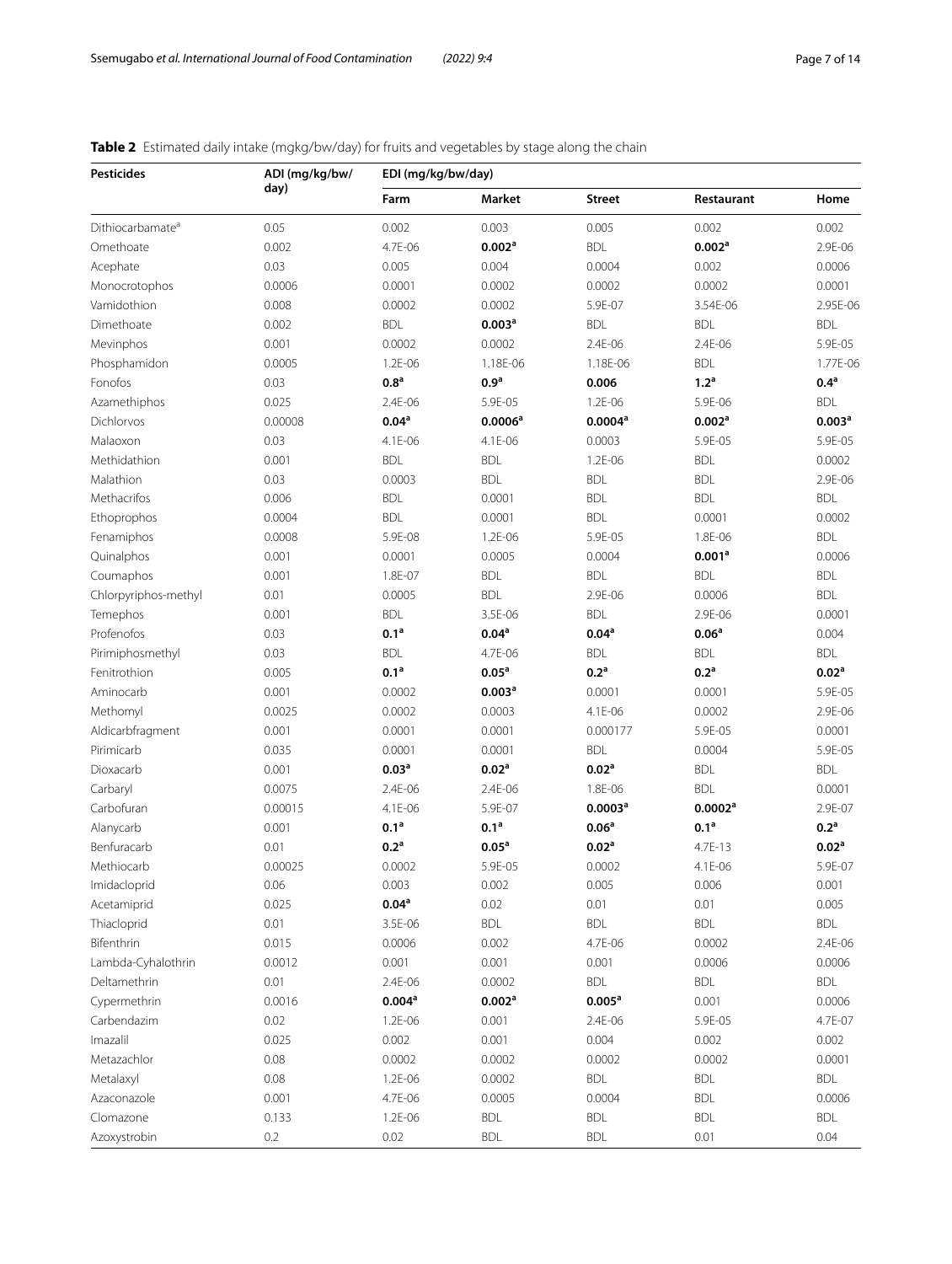| <b>Pesticides</b> | ADI (mg/kg/bw/ | EDI (mg/kg/bw/day) |                   |                  |             |            |  |  |  |  |
|-------------------|----------------|--------------------|-------------------|------------------|-------------|------------|--|--|--|--|
|                   | day)           | Farm               | <b>Market</b>     | <b>Street</b>    | Restaurant  | Home       |  |  |  |  |
| Pyrimethanil      | 0.17           | 0.0002             | 0.0006            | 0.001            | 0.0005      | 0.0006     |  |  |  |  |
| Spirotetramat     | 0.05           | 0.0003             | 0.0002            | 0.0002           | 2.9E-06     | 0.0001     |  |  |  |  |
| Fenhexamid        | 0.2            | 0.1                | 0.2               | 0.6 <sup>a</sup> | 0.006       | 0.05       |  |  |  |  |
| Fenarimol         | 0.01           | 0.002              | 0.0006            | 0.002            | 0.002       | 0.005      |  |  |  |  |
| Fluazifop         | 0.004          | 0.0006             | 0.02 <sup>a</sup> | <b>BDL</b>       | <b>BDL</b>  | <b>BDL</b> |  |  |  |  |
| Flufenoxuron      | 0.01           | 1.8F-06            | $2.4F - 06$       | .8E-07           | $1.2F - 06$ | 4.1E-07    |  |  |  |  |
| Pyriproxyfen      | 0.05           | <b>BDL</b>         | <b>BDL</b>        | 2.9E-06          | <b>BDL</b>  | <b>BDL</b> |  |  |  |  |
| Quinoxyfen        | 0.2            | 0.0002             | 5.9E-05           | 0.0003           | 1.2E-06     | 0.0003     |  |  |  |  |
| Proguinazid       | 0.01           | 0.003              | 0.0006            | 0.002            | 0.001       | <b>BDL</b> |  |  |  |  |

# **Table 2** (continued)

*BDL* Below detection limit, *ADI* Acceptable Daily Intake, *EDI* Estimated Daily Intake

<sup>a</sup> EDI greater than ADI (HQ > 1)



## <span id="page-7-0"></span>**Discussion**

Pesticides were detected in all studied fruits and vegetables, with 39 active ingredients (AIs) detected in all samples and 18 AIs in at least some of the food samples. Fonofos, fenitrothion and fenhexamid concentrations were above the MRLs in watermelon, passion fruit, tomato, cabbage and eggplant. Risk assessment calculations show that EDIs for 18 pesticides were above the ADI in some cases, with HQs that ranged from 1 up to 443 and thus may pose chronic health risks. Children experienced the highest HQs and therefore potentially higher chronic health risks from pesticide residues in fruits and vegetables.

Overall, 29% of the pesticides we tested for had EDIs over an ADI. This is a high proportion of exceedances

compared to other risk assessment studies (Szpyrka et al. [2013](#page-13-6); Lozowicka et al. [2015](#page-12-28); Mebdoua et al. [2017](#page-12-29)). When calculated by stage along the supply chain and age group, 16 and 18 pesticides respectively had high EDIs are above their ADI. As discussed by JA Vaccaro and FG Hufman (Vaccaro and Hufman [2017](#page-13-7)), age is a key dietary risk factor that should be considered while performing health risk assessment Several fruit and vegetable surveillance studies have estimated EDI and similar EDIs. Studies in Chile, Poland and Kazakhstan had EDIs ranging from <0.001 to 5.2 (Lozowicka et al. [2015](#page-12-28); Elgueta et al. [2017](#page-12-30), [2019](#page-11-12), [2020;](#page-12-31) Si et al. [2021](#page-12-32); Szpyrka and Słowik-Borowiec [2019](#page-13-8)), which is within the range of our fndings.

Many pesticides were detected in all studied fruits and vegetables with levels below the EU MRLs except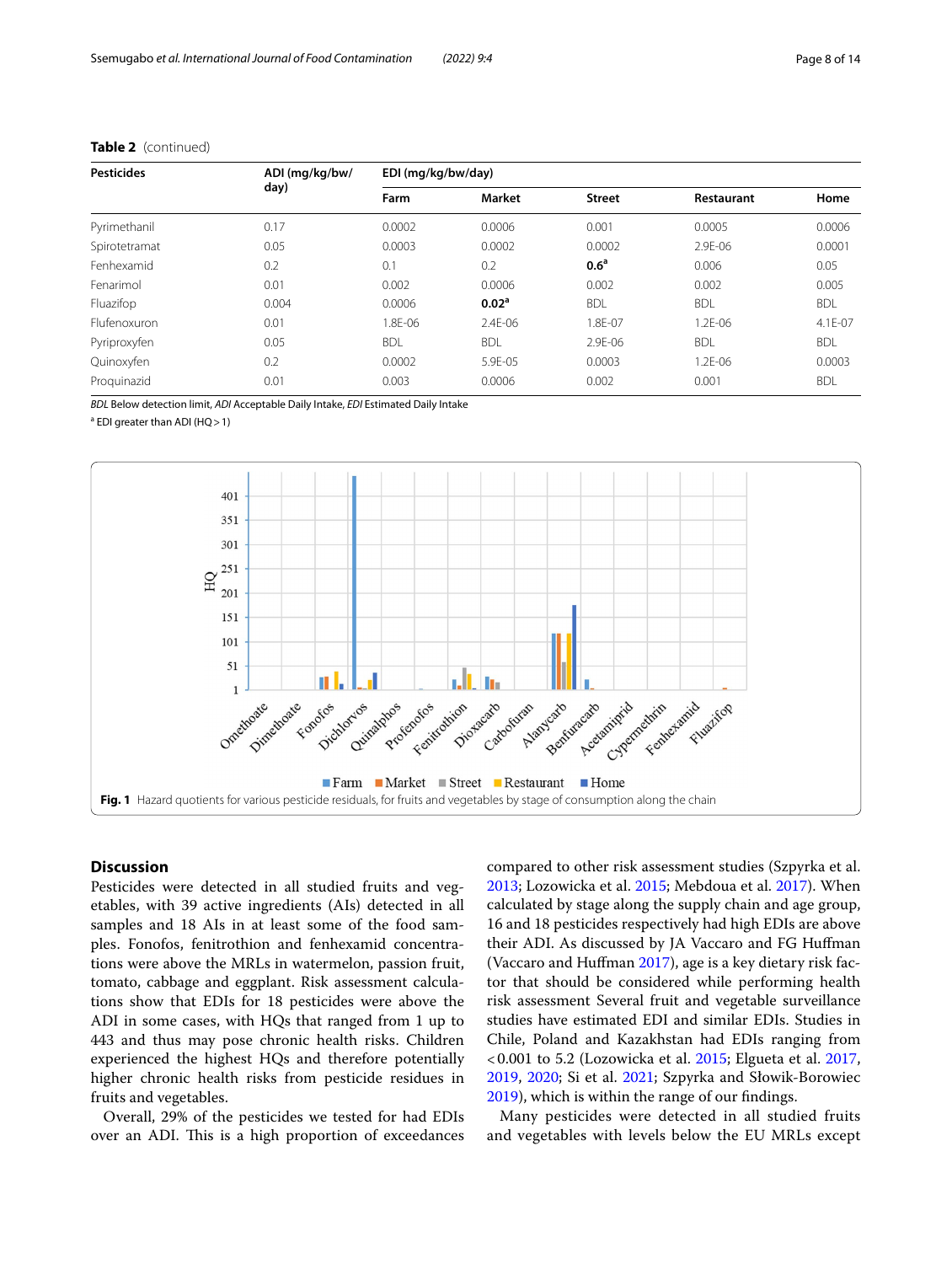# <span id="page-8-0"></span>**Table 3** Estimated daily intake (mgkg/bw/day) for fruits and vegetables by age group

| <b>Pesticides</b>            | ADI (mg/kg | EDI (mgkg/bw/day)     |                      |                    |                    |                    |                    |                    |                    |  |
|------------------------------|------------|-----------------------|----------------------|--------------------|--------------------|--------------------|--------------------|--------------------|--------------------|--|
|                              | bw/day)    | General<br>population | < 5                  | $5 - 12$           | $13-19$            | $20 - 24$          | 25-35              | 36-49              | $50+$              |  |
| Dithiocarbamate <sup>a</sup> | 0.05       | 0.003                 | 0.007                | 0.004              | 0.002              | 0.003              | 0.002              | 0.002              | 0.002              |  |
| Omethoate                    | 0.002      | 0.001                 | 0.003 <sup>a</sup>   | 0.002              | 0.001              | 0.001              | 0.001              | 0.001              | 0.001              |  |
| Acephate                     | 0.03       | 0.003                 | 0.008                | 0.005              | 0.003              | 0.003              | 0.003              | 0.002              | 0.003              |  |
| Monocrotophos                | 0.0006     | 0.0002                | 0.0005               | 0.0003             | 0.0004             | 0.0002             | 0.0002             | 0.0001             | 0.0002             |  |
| Vamidothion                  | 0.008      | 0.0001                | 0.0003               | 0.0002             | 0.0001             | 0.0001             | 0.0001             | 9.4E-05            | 0.0001             |  |
| Dimethoate                   | 0.002      | 0.0008                | 0.002 <sup>a</sup>   | 0.001              | 0.0008             | 0.0009             | 0.0008             | 0.0007             | 0.0007             |  |
| Mevinphos                    | 0.001      | 0.0001                | 0.0003               | 0.0002             | 0.0001             | 0.0001             | 0.0001             | 9.4E-05            | 0.0001             |  |
| Phosphamidon                 | 0.0005     | 5.9E-06               | 1.7E-05              | 9.4E-06            | 5.8E-06            | 6.7E-06            | 5.4E-06            | 4.7E-06            | 5.1E-06            |  |
| Fonofos                      | 0.03       | 0.7 <sup>a</sup>      | 2.0 <sup>a</sup>     | 1.2 <sup>a</sup>   | 0.7 <sup>a</sup>   | 0.8 <sup>a</sup>   | $0.8^{\rm a}$      | 0.6 <sup>a</sup>   | $0.6^{\rm a}$      |  |
| Azamethiphos                 | 0.025      | 4.1E-05               | 0.0001               | 6.6E-05            | 4.1E-05            | 4.7E-05            | 3.8E-05            | 3.3E-05            | 3.5E-05            |  |
| Dichlorvos                   | 0.00008    | 0.01 <sup>a</sup>     | 0.04 <sup>a</sup>    | 0.02 <sup>a</sup>  | 0.01 <sup>a</sup>  | 0.01 <sup>a</sup>  | 0.01 <sup>a</sup>  | 0.01 <sup>a</sup>  | 0.01 <sup>a</sup>  |  |
| Malaoxon                     | 0.03       | 5.9E-05               | 0.0002               | 9.4E-05            | 5.8E-05            | 6.7E-05            | 5.4E-05            | 4.7E-05            | 5.1E-05            |  |
| Methidathion                 | 0.001      | 3.0E-05               | 8.2E-05              | 4.7E-05            | 2.9E-05            | 3.3E-05            | 2.7E-05            | 2.3E-05            | 2.5E-05            |  |
| Malathion                    | 0.03       | 0.0001                | 0.0003               | 0.0002             | 0.0001             | 0.0001             | 0.0001             | 9.4E-05            | 0.0001             |  |
| Methacrifos                  | 0.006      | 4.1E-05               | 0.0001               | 6.6E-05            | 4.1E-05            | 4.7E-05            | 3.8E-05            | 3.3E-05            | 3.5E-05            |  |
| Ethoprophos                  | 0.0004     | 5.9E-05               | 0.0002               | 9.4E-05            | 5.8E-05            | 6.7E-05            | 5.4E-05            | 4.7E-05            | 5.1E-05            |  |
| Fenamiphos                   | 0.0008     | 1.2E-05               | 3.3E-05              | 1.9E-05            | 1.2E-05            | 1.3E-05            | 1.1E-05            | 9.4E-06            | 1.0E-05            |  |
| Quinalphos                   | 0.001      | 0.0005                | 0.001 <sup>a</sup>   | 0.0008             | 0.0005             | 0.0005             | 0.0004             | 0.0004             | 0.0004             |  |
| Coumaphos                    | 0.001      | 5.3E-07               | 1.5E-06              | 8.4E-07            | 5.2E-07            | 6.0E-07            | 4.9E-07            | 4.2E-07            | 4.5E-07            |  |
| Chlorpyriphos-methyl         | 0.01       | 0.0002                | 0.0007               | 0.0004             | 0.0002             | 0.0003             | 0.0002             | 0.0002             | 0.0002             |  |
| Temephos                     | 0.001      | 3.0E-05               | 8.2E-05              | 4.7E-05            | 2.9E-05            | 3.3E-05            | 2.7E-05            | 2.3E-05            | 2.5E-05            |  |
| Profenofos                   | 0.03       | 0.06 <sup>a</sup>     | 0.2 <sup>a</sup>     | 0.1 <sup>a</sup>   | 0.06 <sup>a</sup>  | 0.07 <sup>a</sup>  | 0.06 <sup>a</sup>  | 0.05 <sup>a</sup>  | 0.05 <sup>a</sup>  |  |
| Pirimiphosmethyl             | 0.03       | 1.8E-05               | 4.9E-05              | 2.8E-05            | 1.7E-05            | 2E-05              | 1.6E-05            | 1.4E-05            | 1.5E-05            |  |
| Fenitrothion                 | 0.005      | 0.1 <sup>a</sup>      | 0.3 <sup>a</sup>     | 0.2 <sup>a</sup>   | 0.1 <sup>a</sup>   | 0.1 <sup>a</sup>   | 0.1 <sup>a</sup>   | 0.09 <sup>a</sup>  | 0.1 <sup>a</sup>   |  |
| Aminocarb                    | 0.001      | 0.0009                | 0.003 <sup>a</sup>   | 0.002 <sup>a</sup> | 0.0009             | 0.001 <sup>a</sup> | 0.0009             | 0.0007             | 0.0008             |  |
| Methomyl                     | 0.0025     | 0.0002                | 0.0005               | 0.0003             | 0.0002             | 0.0002             | 0.0002             | 0.0001             | 0.0001             |  |
| Aldicarbfragment             | 0.001      | 0.0001                | 0.0003               | 0.0002             | 0.0001             | 0.0001             | 0.0001             | 9.4E-05            | 0.0001             |  |
| Pirimicarb                   | 0.035      | 0.0001                | 0.0003               | 0.0002             | 0.0001             | 0.0001             | 0.0001             | 9.4E-05            | 0.0001             |  |
| Dioxacarb                    | 0.001      | 0.02 <sup>a</sup>     | 0.06 <sup>a</sup>    | 0.03 <sup>a</sup>  | 0.02 <sup>a</sup>  | 0.02 <sup>a</sup>  | 0.02 <sup>a</sup>  | 0.02 <sup>a</sup>  | 0.02 <sup>a</sup>  |  |
| Carbaryl                     | 0.0075     | 3.0E-05               | 8.2E-05              | 4.7E-05            | 2.9E-05            | 3.3E-05            | 2.7E-05            | 2.3E-05            | 2.5E-05            |  |
| Carbofuran                   | 0.00015    | 5.9E-05               | 0.0002 <sup>a</sup>  | 9.4E-05            | 5.8E-05            | 6.7E-05            | 5.4E-05            | 4.7E-05            | 5.1E-05            |  |
| Alanycarb                    | 0.001      | 0.1 <sup>a</sup>      | 0.3 <sup>a</sup>     | 0.2 <sup>a</sup>   | 0.1 <sup>a</sup>   | 0.1 <sup>a</sup>   | 0.1 <sup>a</sup>   | 0.09 <sup>a</sup>  | 0.1 <sup>a</sup>   |  |
| Benfuracarb                  | 0.01       | 0.09 <sup>a</sup>     | 0.2 <sup>a</sup>     | 0.1 <sup>a</sup>   | 0.09 <sup>a</sup>  | 0.1 <sup>a</sup>   | 0.08 <sup>a</sup>  | 0.07 <sup>a</sup>  | 0.08 <sup>a</sup>  |  |
| Methiocarb                   | 0.00025    | 0.0001                | 0.0003 <sup>a</sup>  | 0.0002             | 0.0001             | 0.0001             | 0.0001             | 9.4E-05            | 0.0001             |  |
| Imidacloprid                 | 0.06       | 0.003                 | 0.008                | 0.005              | 0.003              | 0.003              | 0.003              | 0.002              | 0.003              |  |
| Acetamiprid                  | 0.025      | 0.02                  | 0.06 <sup>a</sup>    | 0.04 <sup>a</sup>  | 0.02               | 0.03 <sup>a</sup>  | 0.02               | 0.02               | 0.02               |  |
| Thiacloprid                  | 0.01       | 1.2E-05               | 3.3E-05              | 1.9E-05            | 1.2E-05            | 1.3E-05            | 1.1E-05            | 9.4E-06            | 1.0E-05            |  |
| Bifenthrin                   | 0.015      | 0.0007                | 0.0015               | 0.001              | 0.0007             | 0.0008             | 0.0007             | 0.0006             | 0.0006             |  |
| Lambda-Cyhalothrin           | 0.0012     | 0.001                 | 0.003 <sup>a</sup>   | 0.002 <sup>a</sup> | 0.001              | 0.001              | 0.0009             | 0.0008             | 0.0009             |  |
| Deltamethrin                 | 0.01       | 5.9E-05               | 0.0002               | 9.4E-05            | 5.8E-05            | 6.7E-05            | 5.4E-05            | 4.7E-05            | 5.1E-05            |  |
| Cypermethrin                 | 0.0016     | 0.003 <sup>a</sup>    | $0.008$ <sup>a</sup> | $0.004^a$          | 0.003 <sup>a</sup> | 0.003 <sup>a</sup> | 0.002 <sup>a</sup> | 0.002 <sup>a</sup> | 0.002 <sup>a</sup> |  |
| Carbendazim                  | 0.02       | 0.0003                | 0.0008               | 0.0005             | 0.0003             | 0.0003             | 0.0003             | 0.0002             | 0.0003             |  |
| Imazalil                     | 0.025      | 0.002                 | 0.005                | 0.003              | 0.002              | 0.002              | 0.002              | 0.002              | 0.002              |  |
| Metazachlor                  | 0.08       | 0.0002                | 0.0005               | 0.0003             | 0.0002             | 0.0002             | 0.0002             | 0.0001             | 0.0002             |  |
| Metalaxyl                    | 0.08       | 5.9E-05               | 0.0002               | 9.4E-05            | 5.8E-05            | 6.7E-05            | 5.4E-05            | 4.7E-05            | 5.1E-05            |  |
| Azaconazole                  | 0.001      | 0.0002                | 0.0007               | 0.0004             | 0.0002             | 0.0003             | 0.0002             | 0.0002             | 0.0002             |  |
| Clomazone                    | 0.133      | 3.5E-06               | 9.9E-06              | 5.6E-06            | 3.5E-06            | 4E-06              | 3.3E-06            | 2.8E-06            | 3.0E-06            |  |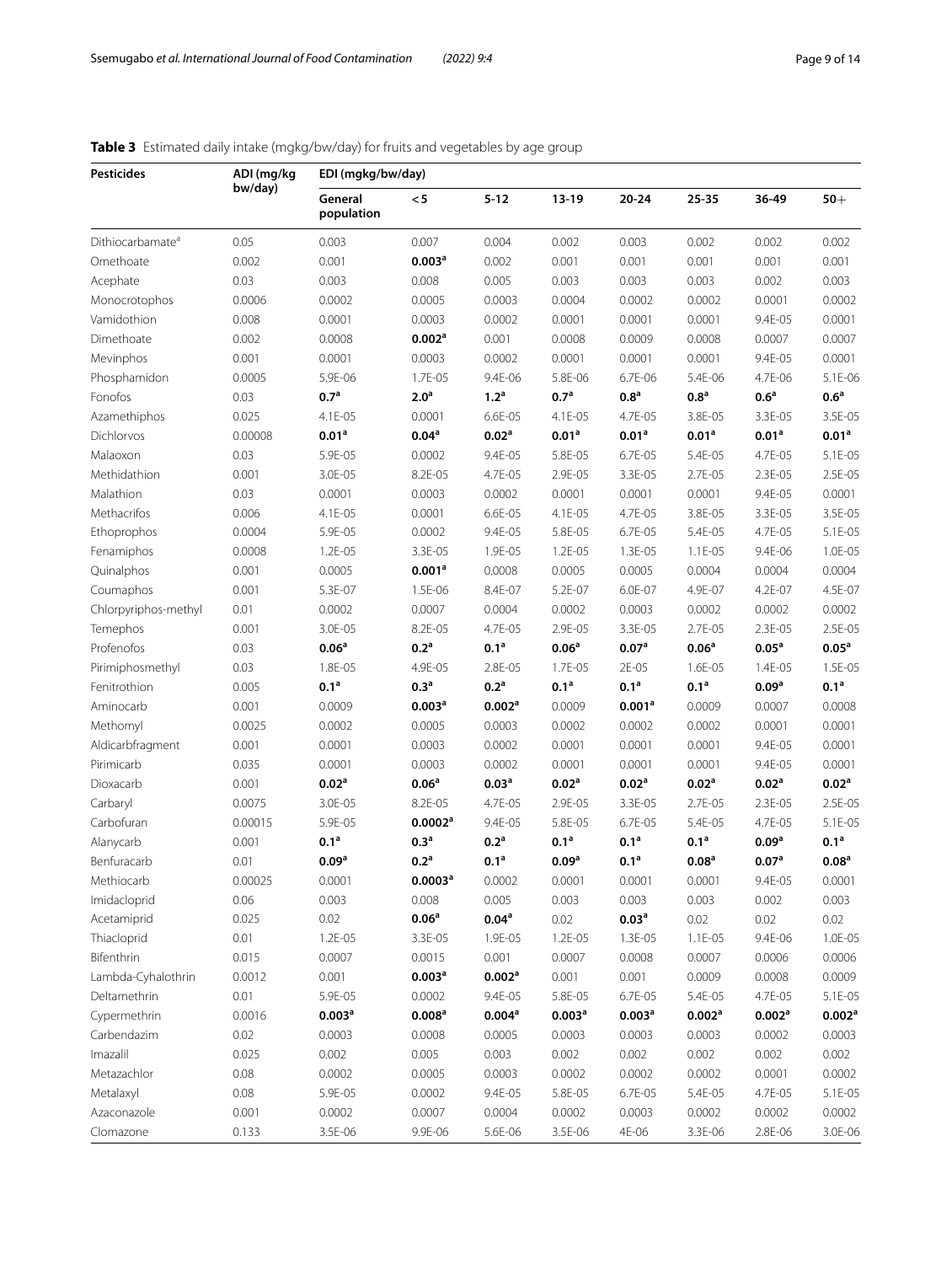| <b>Pesticides</b>   | ADI (mg/kg | EDI (mgkg/bw/day)     |                   |                   |                    |                    |                    |                    |                    |  |
|---------------------|------------|-----------------------|-------------------|-------------------|--------------------|--------------------|--------------------|--------------------|--------------------|--|
|                     | bw/day)    | General<br>population | < 5               | $5 - 12$          | $13 - 19$          | $20 - 24$          | 25-35              | 36-49              | $50+$              |  |
| Azoxystrobin        | 0.2        | 0.01                  | 0.04              | 0.02              | 0.01               | 0.01               | 0.01               | 0.01               | 0.01               |  |
| Pyrimethanil        | 0.17       | 0.0006                | 0.002             | 0.0009            | 0.0006             | 0.0007             | 0.0005             | 0.0005             | 0.0005             |  |
| Spirotetramat       | 0.05       | 0.0002                | 0.0005            | 0.0003            | 0.0002             | 0.0002             | 0.0002             | 0.0001             | 0.0002             |  |
| Fenhexamid          | 0.2        | 0.1                   | 0.4 <sup>a</sup>  | 0.2 <sup>a</sup>  | 0.1                | 0.2                | 0.1                | 0.1                | 0.1                |  |
| Fenarimol           | 0.01       | 0.002                 | 0.006             | 0.003             | 0.002              | 0.002              | 0.002              | 0.002              | 0.002              |  |
| Fluazifop           | 0.004      | 0.007 <sup>a</sup>    | 0.02 <sup>a</sup> | 0.01 <sup>a</sup> | 0.007 <sup>a</sup> | 0.008 <sup>a</sup> | 0.006 <sup>a</sup> | 0.006 <sup>a</sup> | 0.006 <sup>a</sup> |  |
| <b>Flufenoxuron</b> | 0.01       | 1.8E-05               | 4.9E-05           | 2.8E-05           | 1.7E-05            | 2E-05              | 1.6E-05            | 1.4E-05            | 1.5E-05            |  |
| Pyriproxyfen        | 0.05       | 3.5E-06               | 9.9E-06           | 5.6E-06           | 3.5E-06            | 4E-06              | 3.3E-06            | 2.8E-06            | 3.0E-06            |  |
| Quinoxyfen          | 0.2        | 0.0002                | 0.0005            | 0.0003            | 0.0002             | 0.0002             | 0.0002             | 0.0001             | 0.0002             |  |
| Proguinazid         | 0.01       | 0.002                 | 0.005             | 0.003             | 0.002              | 0.002              | 0.002              | 0.001              | 0.001              |  |

## **Table 3** (continued)

*BDL* Below detection limit, *ADI* Acceptable Daily Intake, *EDI* Estimated Daily Intake

<sup>a</sup> EDI greater than ADI (HQ > 1)



<span id="page-9-0"></span>for Fonofos, fenitrothion and fenhexamid. Our fndings are consistent with existing literature showing detection of many pesticides in fruits and vegetables (Elgueta et al. [2019](#page-11-12), [2020](#page-12-31); Jallow et al. [2017](#page-12-33); López-Dávila et al. [2021](#page-12-34)). Like our findings, many past studies have pesticide residue levels that are above MRL values, especially organophosphates like fenitrothion (Szpyrka et al. [2013](#page-13-6); Mebdoua et al. [2017;](#page-12-29) Si et al. [2021](#page-12-32); Szpyrka and Słowik-Borowiec [2019](#page-13-8); Eslami et al. [2021](#page-12-35); Kazar Soydan et al. [2021](#page-12-36); Toptanci et al. [2021;](#page-13-9) Akoto

et al. [2015\)](#page-11-13). For example, recent studies in Ghana and Nigeria also found that many pesticides residue levels in produce were above the respective MRLs (Fosu et al. [2017;](#page-12-25) Adeleye et al. [2019a](#page-11-14)). The most frequently detected pesticides that have exceeded MRLs have been organophosphates, carbamates, pyrethroids and neonicotinoids based on studies in Uganda, Ghana, Egypt, Poland and Chile (Fuhrimann et al. [2021;](#page-12-2) Staudacher et al. [2020;](#page-12-3) Kaye et al. [2015](#page-12-16); Atuhaire et al. [2017](#page-11-8); Fosu et al. [2017](#page-12-25); Issa et al. [2018;](#page-12-26) Szpyrka et al. [2013](#page-13-6);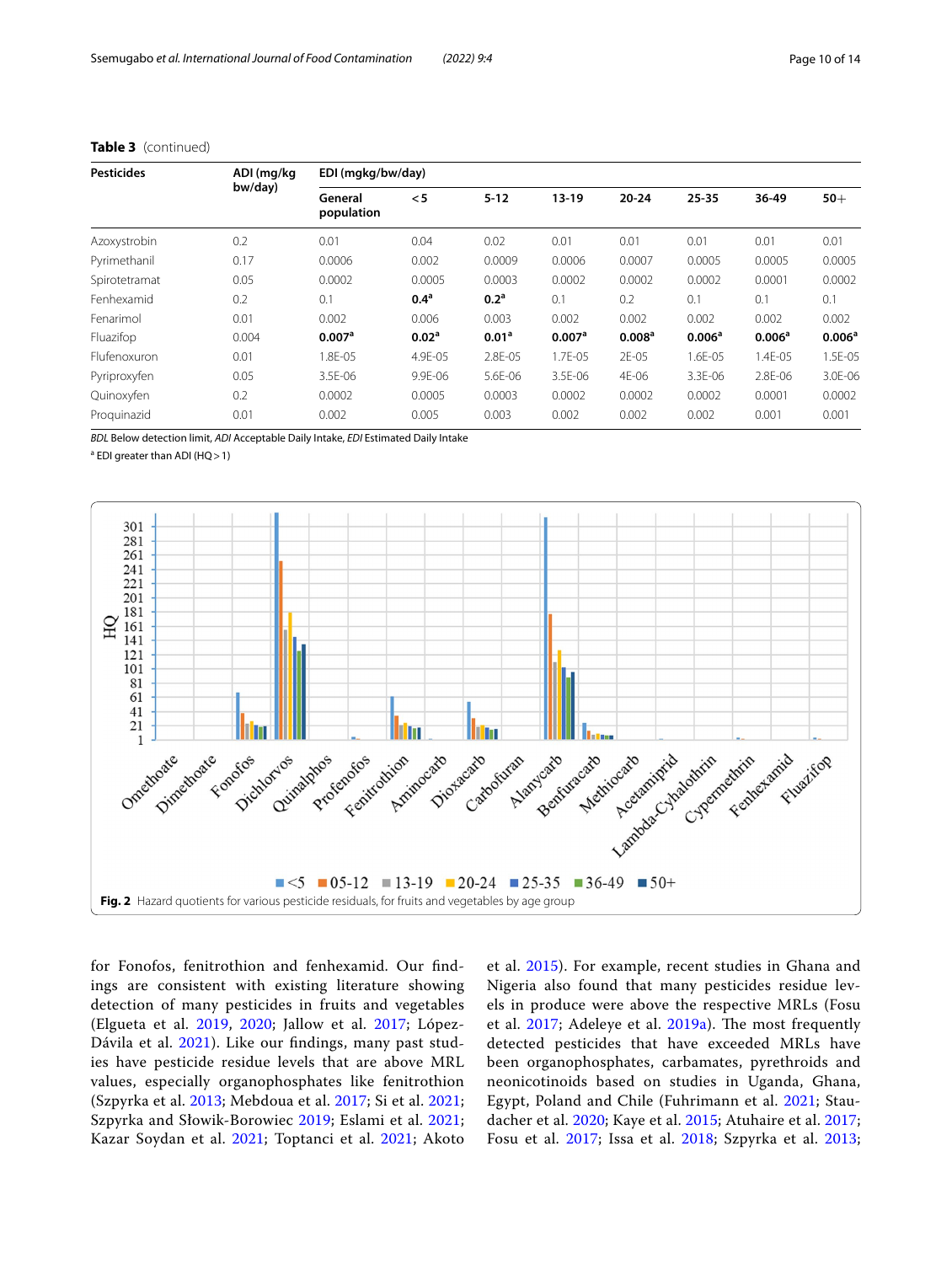Akomea-Frempong et al. [2017\)](#page-11-15), especially in leafy vegetables (Elgueta et al. [2019;](#page-11-12) [2020](#page-12-31)). Given that MRLs are determined based on good agricultural practices (GAPs) in feld experiments and not necessarily health risks (Fothergill and Abdelghani [2013;](#page-12-37) Salazar [2011\)](#page-12-38), consumption of pesticides below the MRLs might exceed health-based exposure benchmarks depending on individual consumption patterns.

Our fndings confrm similar fndings to other studies carried out in Poland, Nigeria and Saudi Arabia which found that many pesticides had a HQ>1 (Szpyrka et al. [2013](#page-13-6); Odewale et al. [2021](#page-12-39); Picó et al. [2018](#page-12-40)). On the other hand, literature from Turkey, Poland, Ghana, China and South Korea showed no chronic health risk associated with pesticide residues in fruits and vegetables (Si et al. [2021](#page-12-32); Szpyrka and Słowik-Borowiec [2019](#page-13-8); Kazar Soydan et al. [2021;](#page-12-36) Akoto et al. [2015;](#page-11-13) Szpyrka [2015;](#page-12-41) Park et al. [2021](#page-12-42); Zhang et al. [2021](#page-13-10); Yi et al. [2020](#page-13-11)). Using probabilistic modelling, Z Eslami, V Mahdavi and B Tajdar-Oranj (Eslami et al. [2021](#page-12-35)) in Iran found that pesticide residues did not pose health risks to adults and children. When assessed by stage along the supply chain, some pesticide showed a low HQ and consequently lower risk when consumed at farm than at other stages further along the supply chain, such as restaurants and homes. Our fndings are similar to those from previous studies which have shown a higher chronic health risk for stages upstream along the chain (Akomea-Frempong et al. [2017;](#page-11-15) Jacxsens et al. [2017\)](#page-12-43). When HQ was assessed by age, children more frequently experienced higher hazard quotients (18-13) compared with adults (11-9) with HQS up to 443, compared with a maximum HQ for adults at XX. Our fndings are similar to fndings from studies from Chile, Nigeria and China that assessed risk by age which found that chronic health risks were higher in children compared to adults (Elgueta et al. [2020;](#page-12-31) Si et al. [2021](#page-12-32); Zhang et al. [2021;](#page-13-10) Adeleye et al. [2019b\)](#page-11-16).

Our fndings have implications on policy and future research. We used the EU MRLs and ADIs to evaluate exposures and risks, these benchmarks are lower and hence more sensitive than other guidelines. For example, Codex Alimentarius guidelines are higher, which would suggest lower health risks based on the exposure we evaluated. There is a need to develop Ugandan standards for MRLs and ADI based on local studies and context. The high HQs demonstrate in our study also demonstrate the need for routine monitoring and surveillance of pesticide residues in foods, especially in fruits and vegetables.

This study has several strengths and limitations. This study is the largest in Uganda to examine pesticide residues in fruits and vegetables; and we interviewed over 2000 residents to obtain information on dietary intake patterns. Dietary consumption data for fruit and vegetable was measured using a contextualised food album and thus presents a true refection of the study community. We used mean residue concentrations to assess likely average exposures to consumers, but individual variability in eating patterns may result in higher or lower chronic exposures (Szpyrka et al. [2015\)](#page-13-12). Additionally, we computed hazard quotients for consumption of individual foods. It is likely that consumers ate several diferent fruits or vegetables on any given day. In future analyses, we will use probabilistic methods to assess the range of potential exposures and health risks from more realistic diet patterns. We will also apply relative potency factors (RPFs) to assess cumulative health risks for pesticide classes with established RPFS (U.S. Environmental Protection Agency [2002](#page-13-13)). Fruits and vegetables were not tracked from farm to fork during sampling due cost and time challenges. Future studies examining pesticide residues along the farm to fork chain should track and sample individual produce lots from harvest to the consumer. Additionally, this study was carried out in a primarily urban community and may not represent a typical Ugandan rural setting. Finally, dietary consumption measurement did not cover the broad spectrum of fruits and vegetables but rather focussed on commonly consumed items within the study area (watermelon, passion fruit, tomato, cabbage and eggplant). However, the study area represents a large proportion of the Ugandan population and several commonly eaten foods.

## **Conclusion**

Sixty-two (62) pesticide residues were detected in fruits and vegetables from farm to fork. Concentrations of fonofos, fenitrothion and fenhexamid were above EU MRLs in watermelon, passion fruit, tomato, cabbages and eggplant. Exposures to 16 and 18 pesticides exceeded healthbased benchmarks and potentially pose chronic health risks to consumers, especially to children. The study fndings demonstrate the urgent need for routine pesticide monitoring and surveillance and risk assessment for fruits and vegetables in local Ugandan markets. There is also need to regulate the levels of pesticide in fruits and vegetables in order to protect consumers, especially the children who present higher chronic health risks.

#### **Abbreviations**

ADI: Acceptable Daily Intake; AIs: Active Ingredients; BDL: Below Detection Limits; BW: Body Weight; C: Mean concentration of each Pesticide; EDI: Estimated Daily Intake; EU MRLs: European Union Maximum Residual Limits; FVCR: Fruit and Vegetable Intake Rate; GAPs: Good Agricultural Practices; GC – MS: Gas Chromatography – Mass Spectrometry; HQ: Hazard Quotient; KMA: Kampala Metropolitan Area; LC – MS/MS: Liquid Chromatography – Tandem Mass Spectrometry; LOD: Limit of Detection; LOQ: Limit of Quantifcation; MRLs: Maximum Residual Limits; NCDs: Noncommunicable Diseases; QuEchERS: Quick, Easy, Cheap, Efective, Rugged and Safe; RPFs: Relative Potency Factors; U.S. FDA: United States Food and Drugs Authority; WHO: World Health Organisation.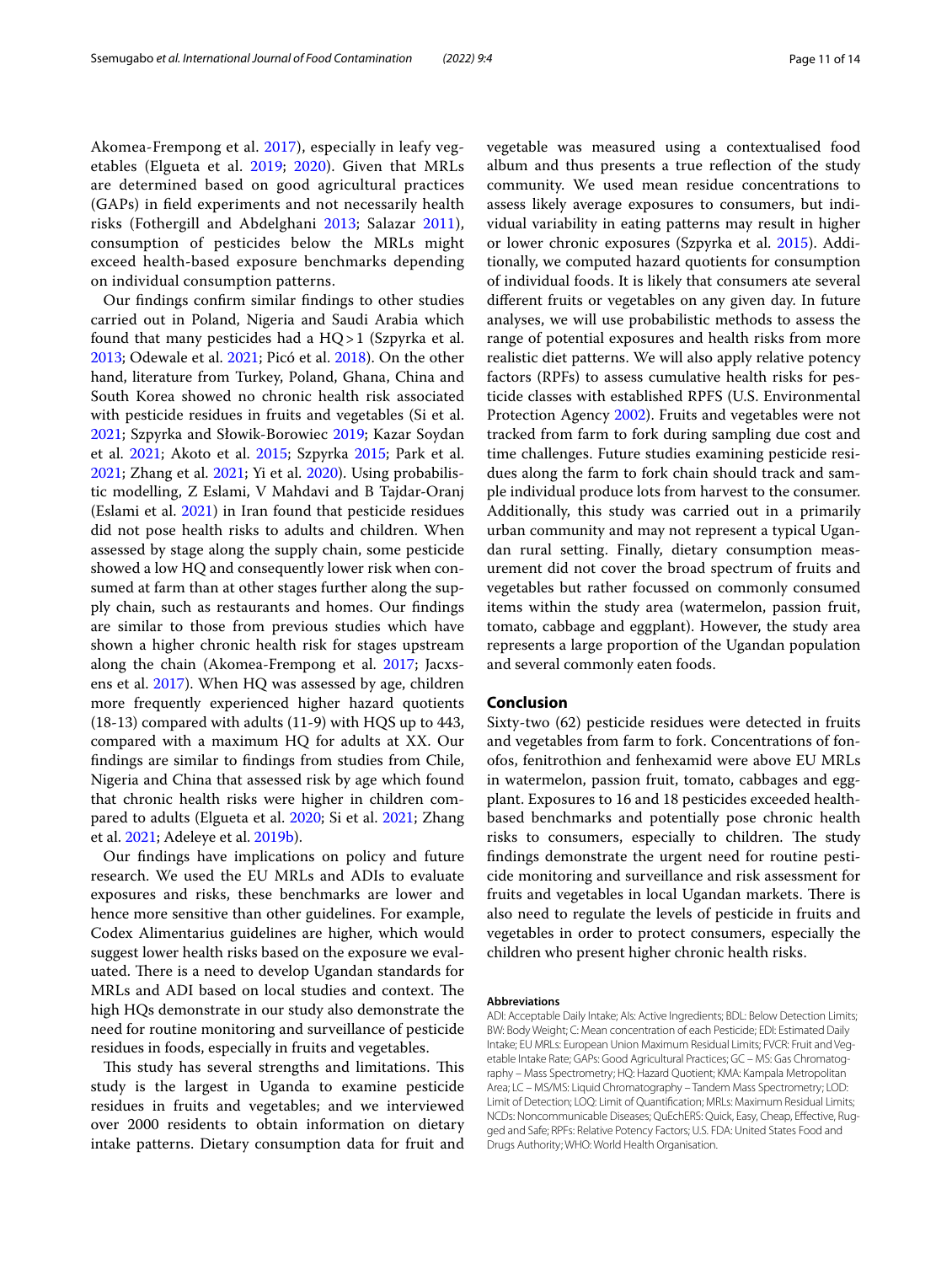# **Supplementary Information**

The online version contains supplementary material available at [https://doi.](https://doi.org/10.1186/s40550-022-00090-9) [org/10.1186/s40550-022-00090-9](https://doi.org/10.1186/s40550-022-00090-9).

<span id="page-11-9"></span>**Additional fle 1: Table 1A.** Hazard quotient for pesticides with EDI greater than the ADI at diferent stages along the chain. This fle contains pesticide that presented a high hazardous quotient at diferent stages along the chain from farm to fork that can potentially put the health of fruits and vegetable consumers at risk. **Table 2A.** Hazard quotient for pesticides with EDI greater than the ADI by age group. This fle contains pesticide that presented a high hazardous quotient by age group that can potentially put the health of fruits and vegetable consumers at risk.

#### **Acknowledgements**

The authors wish to thank farmers, market vendors, street vendors, restaurants and homes from whose premises study samples were collected. The authors would also like to thank the pesticide laboratory team at the Government Analytic Laboratory (GAL) especially Evarist Natugonza and Oscar Kibirango for their support during sample collection and analysis as well as Mr. Aggrey Atuhaire from Uganda National Association of Community and Occupational Health for his support with sampling and sample collection. We would also like to thank the study participants and research assistants that took part in the fruit and vegetable intake survey.

## **Authors' contributions**

CS: conceived of the study; participated in the design, coordination, and implementation of all study feld activities; conducted the statistical analysis; and drafted the manuscript; AB: conceived of the study; participated in the design, and helped to draft the manuscript; JCS: conceived of the study; participated in the design, and helped to draft the manuscript; FS: participated in the design, and helped to draft the manuscript; DG: conceived of the study; participated in the design, and helped to draft the manuscript. All authors read and approved the fnal manuscript.

#### **Funding**

This research was supported by the Consortium for Advanced Research Training in Africa (CARTA). CARTA is jointly led by the African Population and Health Research Center and the University of the Witwatersrand, South Africa and is funded by Sida (Grant No: 54100113), Carnegie Corporation of New York (Grant No. G-19-57145), the DELTAS Africa Initiative (Grant No: 107768/Z/15/Z). The DELTAS Africa Initiative is an independent funding scheme of the African Academy of Sciences (AAS)'s Alliance for Accelerating Excellence in Science in Africa (AESA) and supported by the New Partnership for Africa's Development Planning and Coordinating Agency (NEPAD Agency) with funding from the Wellcome Trust (UK) and the UK government. The statements made and views expressed are solely the responsibility of the Authors. Research reported in this publication was partially support by the Fogarty International Center of the National Institutes of Health under Award Number D43TW009340. The content is solely the responsibility of the authors and does not necessarily represent the official views of the National Institutes of Health.

#### **Availability of data and materials**

The dataset used during the study is available from the corresponding author on reasonable request.

# **Declarations**

#### **Ethics approval and consent to participate**

Ethical approval was granted by the Makerere University School of Public Health Higher Degrees, Research and Ethics Committee (HDREC); and registered by Uganda National Council for Science and Technology (SS 5203). All participants provided written informed consent before their involvement in the study.

#### **Consent for publication**

Not applicable.

#### **Competing interests**

The authors declare that they have no competing interests.

#### **Author details**

<sup>1</sup> Department of Disease Control and Environmental Health, School of Public Health, Makerere University College of Health Sciences, Kampala, Uganda. 2 <sup>2</sup> Department of Public Health, School of Social Sciences, Humanities and Arts, University of California Merced, Merced, CA 95343, USA.<sup>3</sup> Center for Children's Environmental Health Research, School of Public Health, University of California, Berkeley, CA 94704, USA. <sup>4</sup> Department of Environmental Health and Engineering, The Johns Hopkins University Bloomberg School of Public Health, Baltimore, MD 21205, USA. <sup>5</sup> Department of Epidemiology and Biostatistics, School of Public Health, Makerere University College of Health Sciences, Kampala, Uganda.

Received: 15 February 2022 Accepted: 9 April 2022

#### **References**

- <span id="page-11-14"></span>Adeleye AO, Sosan MB, Oyekunle JAO (2019a) Dietary exposure assessment of organochlorine pesticides in two commonly grown leafy vegetables in South-western Nigeria. Heliyon 5(6):e01895
- <span id="page-11-16"></span>Adeleye AO, Sosan MB, Oyekunle JAO (2019b) Occurrence and human health risk of dichlorodiphenyltrichloroethane (DDT) and hexachlorocyclohexane (HCH) pesticide residues in commonly consumed vegetables in southwestern Nigeria. J Health Pollut 9(23):190909
- <span id="page-11-1"></span>Akkad R, Schwack W (2010) Multi-enzyme inhibition assay for the detection of insecticidal organophosphates and carbamates by high-performance thin-layer chromatography applied to determine enzyme inhibition factors and residues in juice and water samples. J Chromatogr B Anal Technol Biomed Life Sci 878(17-18):1337–1345
- <span id="page-11-15"></span>Akomea-Frempong S, Ofosu IW, Owusu-Ansah ED, Darko G (2017) Health risks due to consumption of pesticides in ready-to-eat vegetables (salads) in Kumasi, Ghana. Int J Food Contam 4(1):13
- <span id="page-11-13"></span>Akoto O, Gavor S, Appah MK, Apau J (2015) Estimation of human health risk associated with the consumption of pesticide-contaminated vegetables from Kumasi, Ghana. Environ Monit Assess 187(5):244
- <span id="page-11-0"></span>Aktar MW, Sengupta D, Chowdhury A (2009) Impact of pesticides use in agriculture: their benefts and hazards. Interdiscip Toxicol 2(1):1–12
- <span id="page-11-10"></span>Anastassiades M, Lehotay S, Štajnbaher D (2002) Quick, easy, cheap, efective, rugged, and safe (QuEChERS) approach for the determination of pesticide residues
- <span id="page-11-8"></span>Atuhaire A, Kaye E, Mutambuze IL, Matthews G, Friedrich T, Jørs E (2017) Assessment of dithiocarbamate residues on tomatoes conventionally grown in Uganda and the efect of simple washing to reduce exposure risk to consumers. Environ Health Insights 11:1178630217712218
- <span id="page-11-2"></span>Bonmatin JM, Giorio C, Girolami V, Goulson D, Kreutzweiser DP, Krupke C, Liess M, Long E, Marzaro M, Mitchell EAD et al (2015) Environmental fate and exposure; neonicotinoids and fpronil. Environ Sci Pollut Res Int 22(1):35–67
- <span id="page-11-3"></span>Bradberry SM, Cage SA, Proudfoot AT, Vale JA (2005) Poisoning due to pyrethroids. Toxicol Rev 24(2):93–106
- <span id="page-11-4"></span>Cartereau A, Taillebois E, Le Questel JY, Thany SH (2021) Mode of action of neonicotinoid insecticides Imidacloprid and Thiacloprid to the cockroach Pameα7 nicotinic acetylcholine receptor. Int J Mol Sci 22(18):9880
- <span id="page-11-11"></span>Chen C, Qian Y, Chen Q, Tao C, Li C, Li Y (2011) Evaluation of pesticide residues in fruits and vegetables from Xiamen, China. Food Control 22(7):1114–1120
- <span id="page-11-7"></span>Chiu YH, Williams PL, Gillman MW, Gaskins AJ, Minguez-Alarcon L, Souter I, Toth TL, Ford JB, Hauser R, Chavarro JE (2018) Association between pesticide residue intake from consumption of fruits and vegetables and pregnancy outcomes among women undergoing infertility treatment with assisted reproductive technology. JAMA Intern Med 178(1):17–26
- <span id="page-11-5"></span>Cimino AM, Boyles AL, Thayer KA, Perry MJ (2017) Efects of neonicotinoid pesticide exposure on human health: a systematic review. Environ Health Perspect 125(2):155–162
- <span id="page-11-6"></span>Coker E, Chevrier J, Rauch S, Bradman A, Obida M, Crause M, Bornman R, Eskenazi B (2018) Association between prenatal exposure to multiple insecticides and child body weight and body composition in the VHEMBE south African birth cohort. Environ Int 113:122–132
- <span id="page-11-12"></span>Elgueta S, Fuentes M, Valenzuela M, Zhao G, Liu S, Lu H, Correa A (2019) Pesticide residues in ready-to-eat leafy vegetables from markets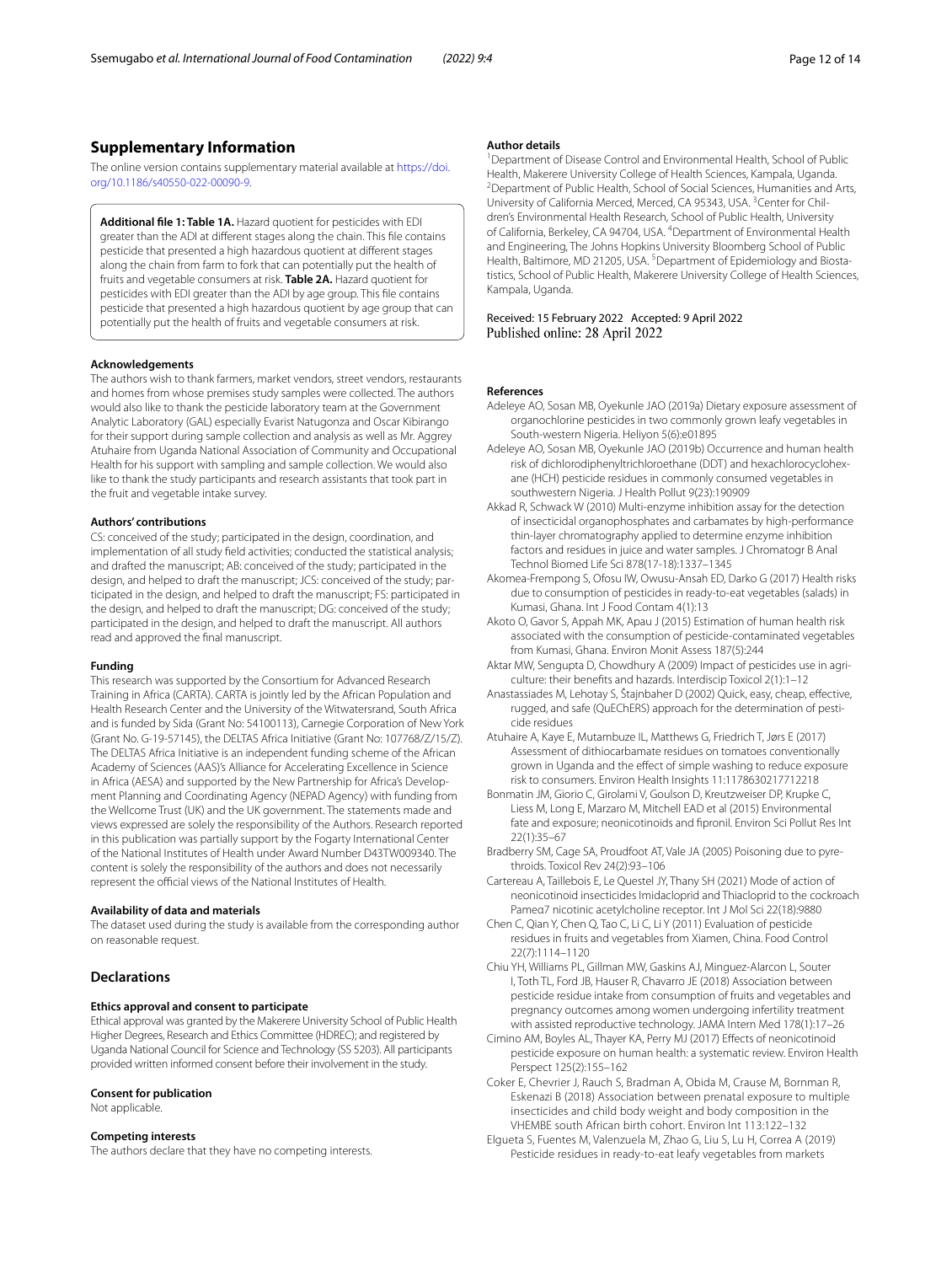of Santiago, Chile, and consumer's risk. Food Addit Contam Part B 12(4):259–267

- <span id="page-12-30"></span>Elgueta S, Moyano S, Sepúlveda P, Quiroz C, Correa A (2017) Pesticide residues in leafy vegetables and human health risk assessment in north central agricultural areas of Chile. Food Addit Contam Part B Surveill 10(2):105–112
- <span id="page-12-31"></span>Elgueta S, Valenzuela M, Fuentes M, Meza P, Manzur JP, Liu S, Zhao G, Correa A (2020) Pesticide residues and health risk assessment in tomatoes and lettuces from farms of metropolitan region Chile. Molecules (Basel, Switzerland) 25(2):355
- <span id="page-12-22"></span>El-Zaher TR, Nasr IN, Mahmoud HA (2011) Behavior of some pesticide residues in and on tomato and kidney beans fruits grown in open feld. Am Eurasian J Toxicol Sci 3(3):213–218
- <span id="page-12-35"></span>Eslami Z, Mahdavi V, Tajdar-Oranj B (2021) Probabilistic health risk assessment based on Monte Carlo simulation for pesticide residues in date fruits of Iran. Environ Sci Pollut Res Int 28(31):42037–42050
- <span id="page-12-24"></span>EUROPEAN UNION (2021) Pesticide residues [Online]. European union Available: [https://ec.europa.eu/food/plant/pesticides/eu-pesticides-datab](https://ec.europa.eu/food/plant/pesticides/eu-pesticides-database/mrls/?event=search.pr) [ase/mrls/?event](https://ec.europa.eu/food/plant/pesticides/eu-pesticides-database/mrls/?event=search.pr)=search.pr. Accessed 25 Aug 2021.
- <span id="page-12-15"></span>FOA: FAOSTAT (2021) The state of food security indicators (food security and nutrition). Food and Agricultural Organisation, Rome
- <span id="page-12-23"></span>Food and Agriculture Organisation (1999) Recommended methods of sampling for pesticide residues for the determination of compliance with MRLs. Food and agriculture Organisation of United Nations, Rome
- <span id="page-12-25"></span>Fosu PO, Donkor A, Ziwu C, Dubey B, Kingsford-Adaboh R, Asante I, Nyarko S, Tawiah R, Nazzah N (2017) Surveillance of pesticide residues in fruits and vegetables from Accra Metropolis markets, Ghana, 2010–2012: a case study in sub-Saharan Africa. Environ Sci Pollut Res 24(20):17187–17205
- <span id="page-12-37"></span>Fothergill A, Abdelghani A (2013) A review of pesticide residue levels and their related health exposure risks. WIT Trans Ecol Environ 170:195–205
- <span id="page-12-2"></span>Fuhrimann S, Farnham A, Staudacher P, Atuhaire A, Manfoletti T, Niwagaba CB, Namirembe S, Mugweri J, Winkler MS, Portengen L et al (2021) Exposure to multiple pesticides and neurobehavioral outcomes among smallholder farmers in Uganda. Environ Int 152:106477
- <span id="page-12-27"></span>Gad Alla SA, Loutfy NM, Shendy AH, Ahmed MT (2015) Hazard index, a tool for a long term risk assessment of pesticide residues in some commodities, a pilot study. Regul Toxicol Pharmacol 73(3):985–991
- <span id="page-12-17"></span>Grewel AS, Singla A, Kamboj P, Dua JS (2017) Pesticide residues in food grains, vegetables and fruits: a hazard to human health. J Med Chem Toxicol 2(1):40–46
- <span id="page-12-4"></span>Hill MP, Macfadyen S, Nash MA (2017) Broad spectrum pesticide application alters natural enemy communities and may facilitate secondary pest outbreaks. PeerJ 5:e4179
- <span id="page-12-12"></span>Houchat J-N, Cartereau A, Le Mauff A, Taillebois E, Thany SH (2020) An overview on the efect of neonicotinoid insecticides on mammalian cholinergic functions through the activation of neuronal nicotinic acetylcholine receptors. Int J Environ Res Public Health 17(9):3222
- <span id="page-12-26"></span>Issa AB, Yassin K, Loutfy N, Ahmed MT (2018) Risk assessment of some organic contaminants: a case study based on food consumption in Tanta and Ismailia cities. Egypt Environ Sci Pollut Res Int 25(34):34212–34220
- <span id="page-12-43"></span>Jacxsens L, Stals A, De Keuckelaere A, Deliens B, Rajkovic A, Uyttendaele M (2017) Quantitative farm-to-fork human norovirus exposure assessment of individually quick frozen raspberries and raspberry puree. Int J Food Microbiol 242:87–97
- <span id="page-12-33"></span>Jallow MFA, Awadh DG, Albaho MS, Devi VY, Ahmad N (2017) Monitoring of pesticide residues in commonly used fruits and vegetables in Kuwait. Int J Environ Res Public Health 14(8):833
- <span id="page-12-19"></span>Kabwama SN, Bahendeka SK, Wesonga R, Mutungi G, Guwatudde D (2019) Low consumption of fruits and vegetables among adults in Uganda: fndings from a countrywide cross-sectional survey. Arch Public Health 77(1):4
- <span id="page-12-21"></span>Kasimbazi E (2016) Urban expansion in the greater Kampala Metropolitan Area, Uganda. UN Habitat, Nairobi
- <span id="page-12-16"></span>Kaye E, Nyombi A, Mutambuze IL, Muwesa R (2015) Mancozeb residue on tomatoes in Central Uganda. J Health Pollut 5(8):1–6
- <span id="page-12-36"></span>Kazar Soydan D, Turgut N, Yalçın M, Turgut C, Karakuş PBK (2021) Evaluation of pesticide residues in fruits and vegetables from the Aegean region of Turkey and assessment of risk to consumers. Environ Sci Pollut Res Int 28(22):27511–27519
- <span id="page-12-8"></span>Laskowski DA (2002) Physical and chemical properties of pyrethroids. In: Ware GW (ed) Reviews of environmental contamination and toxicology, vol 174. Springer, New York
- <span id="page-12-34"></span>López-Dávila E, Houbraken M, De Rop J, Claus G, Wumbei A, Romero Romero O, Spanoghe P (2021) Pesticide traces in local crops of Sancti Spíritus, Cuba: risk assessment study. Int J Food Contam 8(1):1
- <span id="page-12-28"></span>Lozowicka B, Abzeitova E, Sagitov A, Kaczynski P, Toleubayev K, Li A (2015) Studies of pesticide residues in tomatoes and cucumbers from Kazakhstan and the associated health risks. Environ Monit Assess 187(10):609
- <span id="page-12-1"></span>Maggi F, Tang FHM, la Cecilia D, McBratney A (2019) PEST-CHEMGRIDS, global gridded maps of the top 20 crop-specifc pesticide application rates from 2015 to 2025. Sci Data 6(1):170
- <span id="page-12-0"></span>Matowo NS, Tanner M, Munhenga G, Mapua SA, Finda M, Utzinger J, Ngowi V, Okumu FO (2020) Patterns of pesticide usage in agriculture in rural Tanzania call for integrating agricultural and public health practices in managing insecticide-resistance in malaria vectors. Malar J 19(1):257
- <span id="page-12-29"></span>Mebdoua S, Lazali M, Ounane SM, Tellah S, Nabi F, Ounane G (2017) Evaluation of pesticide residues in fruits and vegetables from Algeria. Food Addit Contam Part B Surveill 10(2):91–98
- <span id="page-12-5"></span>Ministry of Agriculture Animal Industry and Fisheries (2018) Register of agricultural chemical registered under section 4 of the agricultural chemicals (control) act, 2006 at 6th April 2018. In: Register of agricultural chemical registered under section 4 of the agricultural chemicals (control) act, 2006. Edited by Fisheries MoAAIa. Ministry of Agriculture Animal Industry and Fisheries, Entebbe
- <span id="page-12-6"></span>Ngabirano H, Birungi G (2020) Pesticide use in vegetable production in rural Uganda -a case study of Kabale District, south western Uganda. Afr J Agric Res 16(11):1573–1581
- <span id="page-12-14"></span>Nicolopoulou-Stamati P, Maipas S, Kotampasi C, Stamatis P, Hens L (2016) Chemical pesticides and human health: the urgent need for a new concept in agriculture. Front Public Health 4:148
- <span id="page-12-39"></span>Odewale GO, Sosan MB, Oyekunle JAO, Adeleye AO (2021) Human health risk assessment of dichlorodiphenyltrichloroethane (DDT) and hexachlorocyclohexane (HCH) pesticide residues in fruits and vegetables in Nigeria. Environ Sci Pollut Res Int. <https://doi.org/10.1007/s11356-021-12747-7>
- <span id="page-12-13"></span>PAN (2018) Hazardous pesticide and health impacts in Africa. In: Food and fairness briefying no 6, vol 6. PAN UK, United Kingdom
- <span id="page-12-42"></span>Park DW, Yang YS, Lee YU, Han SJ, Kim HJ, Kim SH, Kim JP, Cho SJ, Lee D, Song N et al (2021) Pesticide residues and risk assessment from monitoring programs in the largest production area of leafy vegetables in South Korea: a 15-year study. Foods 10(2):425
- <span id="page-12-40"></span>Picó Y, El-Sheikh MA, Alfarhan AH, Barceló D (2018) Target vs non-target analysis to determine pesticide residues in fruits from Saudi Arabia and infuence in potential risk associated with exposure. Food Chem Toxicol 111:53–63
- <span id="page-12-11"></span>Pitzer EM, Williams MT, Vorhees CV (2021) Effects of pyrethroids on brain development and behavior: deltamethrin. Neurotoxicol Teratol 87:106983
- <span id="page-12-7"></span>Sagiv SK, Bruno JL, Baker JM, Palzes V, Kogut K, Rauch S, Gunier R, Mora AM, Reiss AL, Eskenazi B (2019) Prenatal exposure to organophosphate pesticides and functional neuroimaging in adolescents living in proximity to pesticide application. Proc Natl Acad Sci 116(37):18347–18356
- <span id="page-12-38"></span><span id="page-12-32"></span>Salazar JD (2011) The OECD MRL calculator. Outlooks Pest Manag 22(2):77–79 Si WS, Wang SY, Zhang YD, Kong C, Bai B (2021) Pesticides and risk assessment in Shanghai fruit and raw eaten vegetables. Food Addit Contam Part B Surveil 14(4):245–255.[https://doi.org/10.1080/19393210.2021.1941300.](https://doi.org/10.1080/19393210.2021.1941300)
- <span id="page-12-10"></span>Simaremare SRS, Hung C-C, Hsieh C-J, Yiin L-M (2019) Relationship between organophosphate and pyrethroid insecticides in blood and their metabolites in urine: a pilot study. Int J Environ Res Public Health 17(1):34
- <span id="page-12-9"></span>Soderlund DM (2010) Chapter 77 - toxicology and mode of action of pyrethroid insecticides. In: Krieger R (ed) Hayes' handbook of pesticide toxicology (third edition). Academic, New York, pp 1665–1686
- <span id="page-12-20"></span>Ssemugabo C, Bradman A, Ssempebwa JC, Sillé F, Guwatudde D (2021b) Pesticide residues in fresh fruit and vegetables from farm to fork in the Kampala Metropolitan Area, Uganda. In: Food additives and contaminants part B. Edited by University M
- <span id="page-12-18"></span>Ssemugabo C, Ssempebwa J, Bradman A, Sille F, Guwatudde D (2021a) Fruits and vegetables consumption in Kampala metropolitan area, Uganda: a household survey. University M, Kampala, p 16
- <span id="page-12-3"></span>Staudacher P, Fuhrimann S, Farnham A, Mora AM, Atuhaire A, Niwagaba C, Stamm C, Eggen RI, Winkler MS (2020) Comparative analysis of pesticide use determinants among smallholder farmers from Costa Rica and Uganda. Environ Health Insights 14:1178630220972417
- <span id="page-12-41"></span>Szpyrka E (2015) Assessment of consumer exposure related to improper use of pesticides in the region of southeastern Poland. Environ Monit Assess 187(1):4140